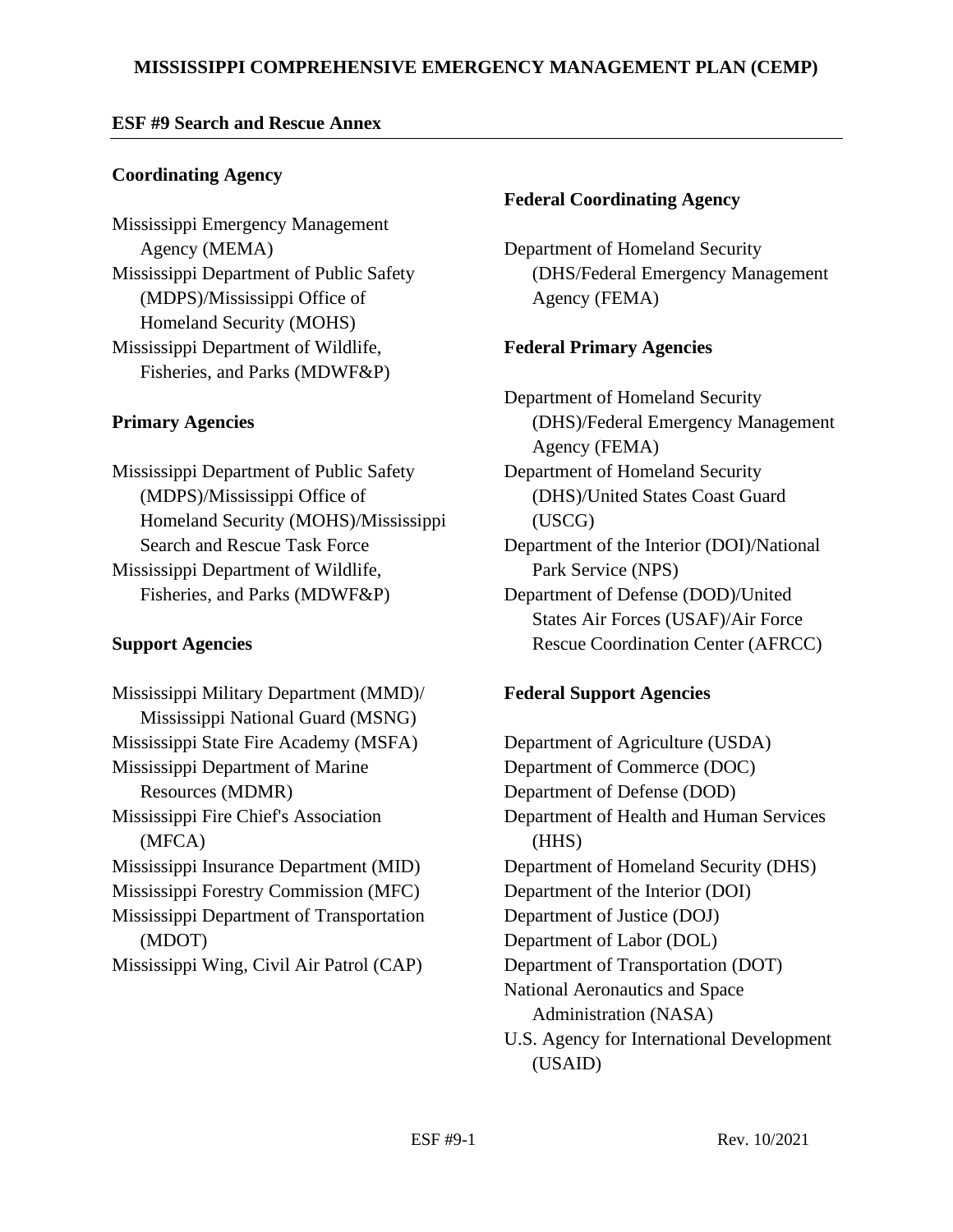**1. INTRODUCTION.** Emergency Support Function (ESF) #9 Search and Rescue (SAR) supports local, state, and tribal entities, voluntary organizations, non-governmental organizations, and the private sector in managing search and rescue during domestic threats or in response to actual or potential incidents.

For the purpose of this Annex, the acronym "SAR" will be utilized when referring to search and rescue assets in general. Other specific SAR assets will be referred to using varying acronyms, as appropriate and outlined herein.

**a.** Purpose. The purpose of this ESF #9 Annex is to frame organizational responsibilities and concepts for conducting SAR operations that have overwhelmed local resources. The key to any SAR effort is timely response, organization, flexibility, and cooperation among the various agencies involved. It also clarifies the roles and responsibilities of state agencies in coordinating personnel, equipment, and other resources to assist local governments in their search and rescue efforts.

This state plan will address several forms of search and rescue, which require varying levels of technical expertise and equipment. The success of this effort requires the coordination, pooling, and networking of both available and obtainable search and rescue resources provided by state agencies, local government entities, voluntary organizations, or other providers.

The term "obtainable" means other necessary resources that must be acquired through contract, lease, purchase, mutual aid agreements, or otherwise from outside the inventory or control of participating agencies. These resources may be in such forms as facilities, personnel, equipment, materials, supplies, consulting services, technical assistance, or others.

**b. Scope.** If an emergency or major disaster occurs that overwhelms local resources, ESF #9 of the Mississippi Comprehensive Emergency Management Plan (CEMP) will be activated to provide assistance in accordance with the Emergency Management Law, MS Code Ann. § 33-15 (1972). Additional support, as needed, will be obtained through the Statewide Mutual Aid Compact (SMAC) or the Emergency Management Assistance Compact (EMAC). In extreme events, the state may request the activation of one or more federal assets for missions within Mississippi. If federal ESF #9 is activated to assist local, state, tribal governments, the primary agency for overall coordination of federal resources is the Federal Emergency Management Agency (FEMA).

State SAR response operational environments are classified as Urban Search and Rescue (USAR), Overland Search and Rescue (OSAR), Maritime/Coastal/Waterborne Search and Rescue, Aeronautical Search and Rescue, and Swift-Water Rescue.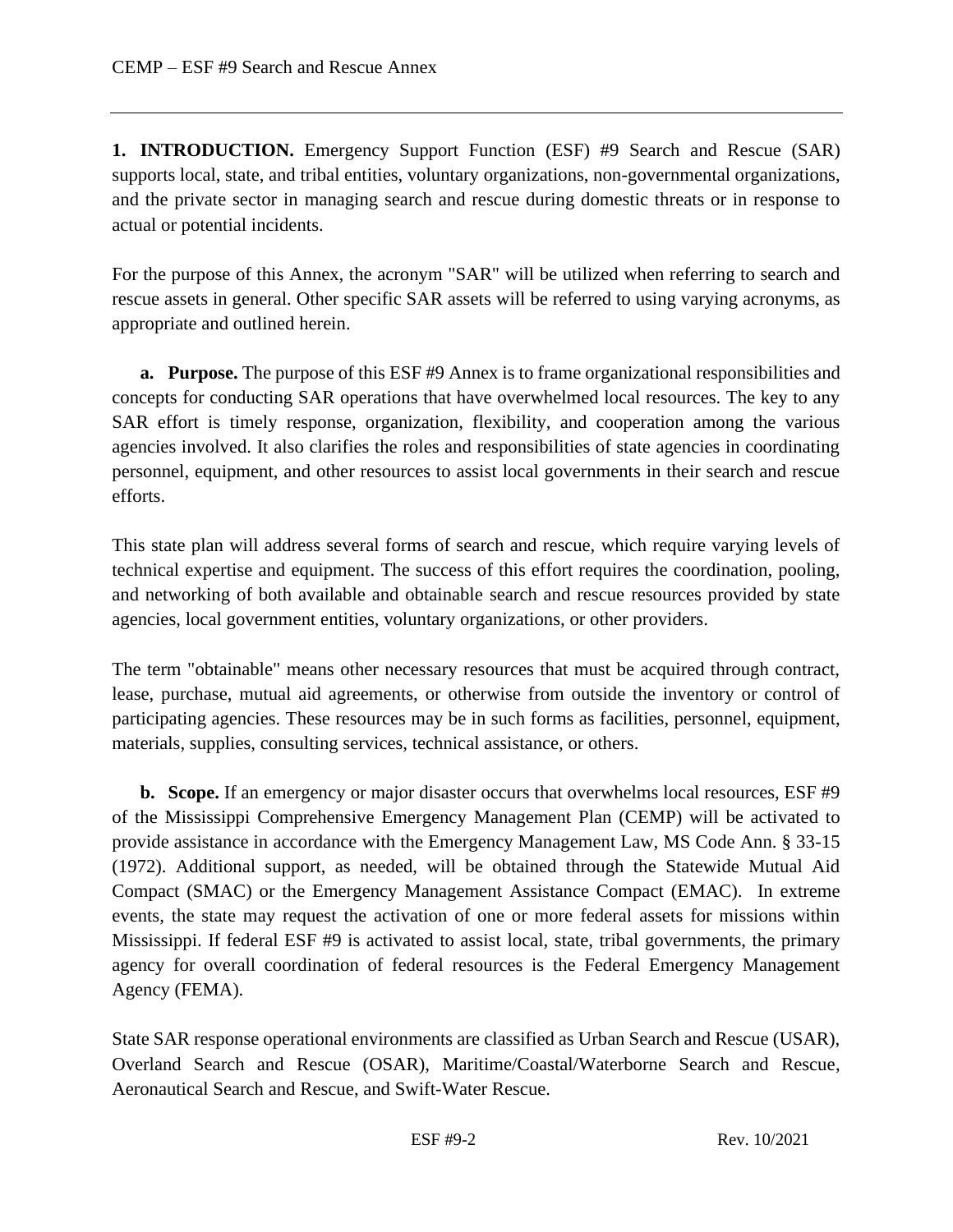**(1) Urban Search and Rescue**. USAR includes but is not limited to locating, extracting, and providing immediate emergency medical assistance to victims trapped in a collapsed structure. USAR is a highly technical field, requiring specialized equipment and training to such a degree that an event requiring USAR will almost automatically exceed local response capabilities and trigger deployment of one or more of Mississippi's SAR assets and/or federal assistance.

**(2) Overland Search and Rescue.** OSAR may consist of searching vacant structures, nonurban and wilderness search and rescue activities, including emergency incidents that involve locating downed aircraft and missing persons, extraction, and treating any victims upon rescue. Local resources handle the vast majority of these incidents without the need for state assistance.

**(3) Maritime/Coastal/Waterborne Search and Rescue.** Waterborne search and rescue consist of searching navigable waters, lakes, rivers, and swamps for overdue boats, ships, personal watercraft, swimmers, kayakers, etc. Waterborne Search and Rescue is primarily conducted by watercraft and aircraft.

**(4) Aeronautical Search and Rescue**. Aeronautical search and rescue consist of searches of non-urban and wilderness areas that involve locating downed aircraft, extraction, and treatment of victims. Searches are conducted with ground and air assets with alerts and data provided by state agency Unmanned Aerial Systems (UAS) assets, the Air Force Rescue Coordination Center (AFRCC), Civil Air Patrol (CAP), and the Federal Aviation Administration (FAA).

**(5) Swift-Water Rescue**. Swift-water rescue is a technical rescue specialty that consists of rescuing stranded and/or trapped victims from water moving at speeds more than 1.5 knots. Swiftwater operations can be conducted from the ground, with boats and/or aerial assets. Mississippi SAR Teams are trained and equipped to perform swift-water rescue.

**2. RELATIONSHIP TO THE WHOLE COMMUNITY.** This section describes how ESF #9 relates to other elements of the whole community. Local, state, and tribal authorities are responsible for SAR within their respective jurisdictions and typically designate a SAR Coordinator to integrate and coordinate all SAR services. If an affected local, state, or tribal government publishes guidance or a plan for conducting unified SAR operations, that guidance or plan takes precedence.

**3. CORE CAPABILITIES AND ACTIONS.** This section outlines the ESF roles aligned to core capabilities. The following table lists the response core capability that ESF #9 most directly supports, along with the related ESF #9 action. Though not listed in the table, all ESFs, including ESF #9, support the Core Capabilities of Planning, Operational Coordination, and Public Information and Warning: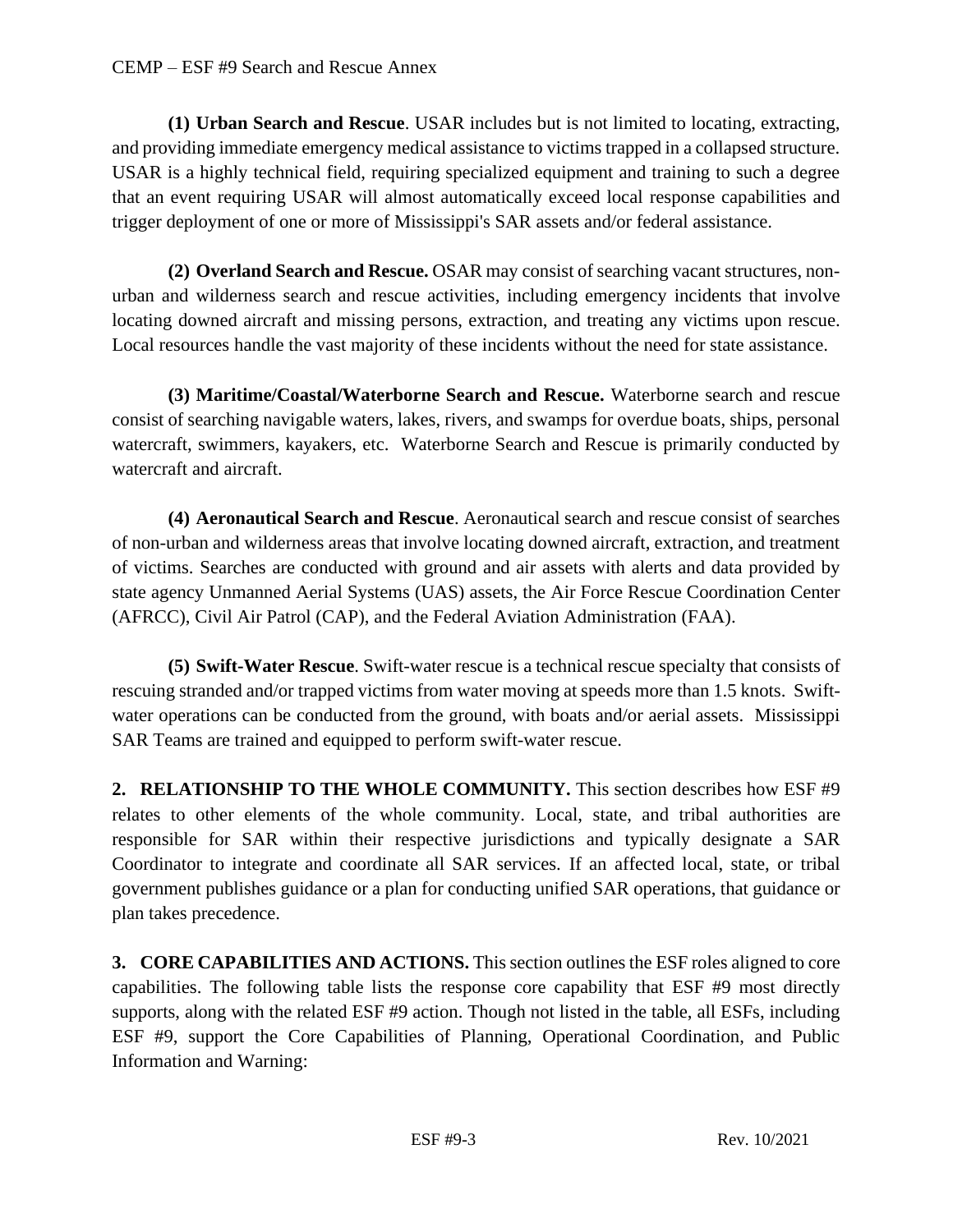| <b>Core Capability</b>   | <b>ESF #9 - Search and Rescue</b>                                                                                   |
|--------------------------|---------------------------------------------------------------------------------------------------------------------|
| <b>Mass Search and</b>   | ESF #9 is activated when an incident is anticipated or occurs<br>$\bullet$                                          |
| <b>Rescue Operations</b> | that may result in a request for a unified SAR response to an                                                       |
|                          | affected area.                                                                                                      |
|                          | Federal SAR responders assist and support local, state, tribal<br>٠                                                 |
|                          | SAR capabilities in incidents requiring a coordinated Federal                                                       |
|                          | response. No provision of this Annex is to be construed as an                                                       |
|                          | obstruction to prompt and effective action by any agency to<br>assist persons in distress.                          |
|                          | The ESF #9 response is scalable to meet the specific needs of                                                       |
|                          | each incident, based upon the nature and magnitude of the                                                           |
|                          | event, the suddenness of onset, and the capability of local                                                         |
|                          | SAR resources. Response resources are drawn from ESF #9                                                             |
|                          | primary and support agencies.                                                                                       |
|                          | ESF #9 SAR coordination will be conducted following the                                                             |
|                          | National Response Framework (NRF.                                                                                   |
|                          | For every incident, the ESF #9 Primary Emergency                                                                    |
|                          | Coordinating Officer (ECO) assesses the specific SAR<br>requirements and assigns one of the primary agencies as the |
|                          | overall primary agency for SAR for that particular incident. The                                                    |
|                          | designation is dependent upon incident circumstances, and the                                                       |
|                          | type of response required.                                                                                          |
|                          | When assigned as the overall primary agency for a particular                                                        |
|                          | incident, that organization conducts the following actions:                                                         |
|                          | Coordinates planning and operations between primary and<br>0                                                        |
|                          | support agencies.                                                                                                   |
|                          | Coordinates resolution of conflicting operational demands<br>$\mathbf{O}$                                           |
|                          | for SAR response resources.<br>Provides representation to appropriate incident facilities<br>$\mathbf{O}$           |
|                          | Joint Field Office (JFO), Emergency Operations Centers                                                              |
|                          | (EOCs).                                                                                                             |
|                          | All ESF #9 primary agencies provide support to the designated                                                       |
|                          | overall primary agency as required.                                                                                 |
|                          |                                                                                                                     |
|                          |                                                                                                                     |
|                          |                                                                                                                     |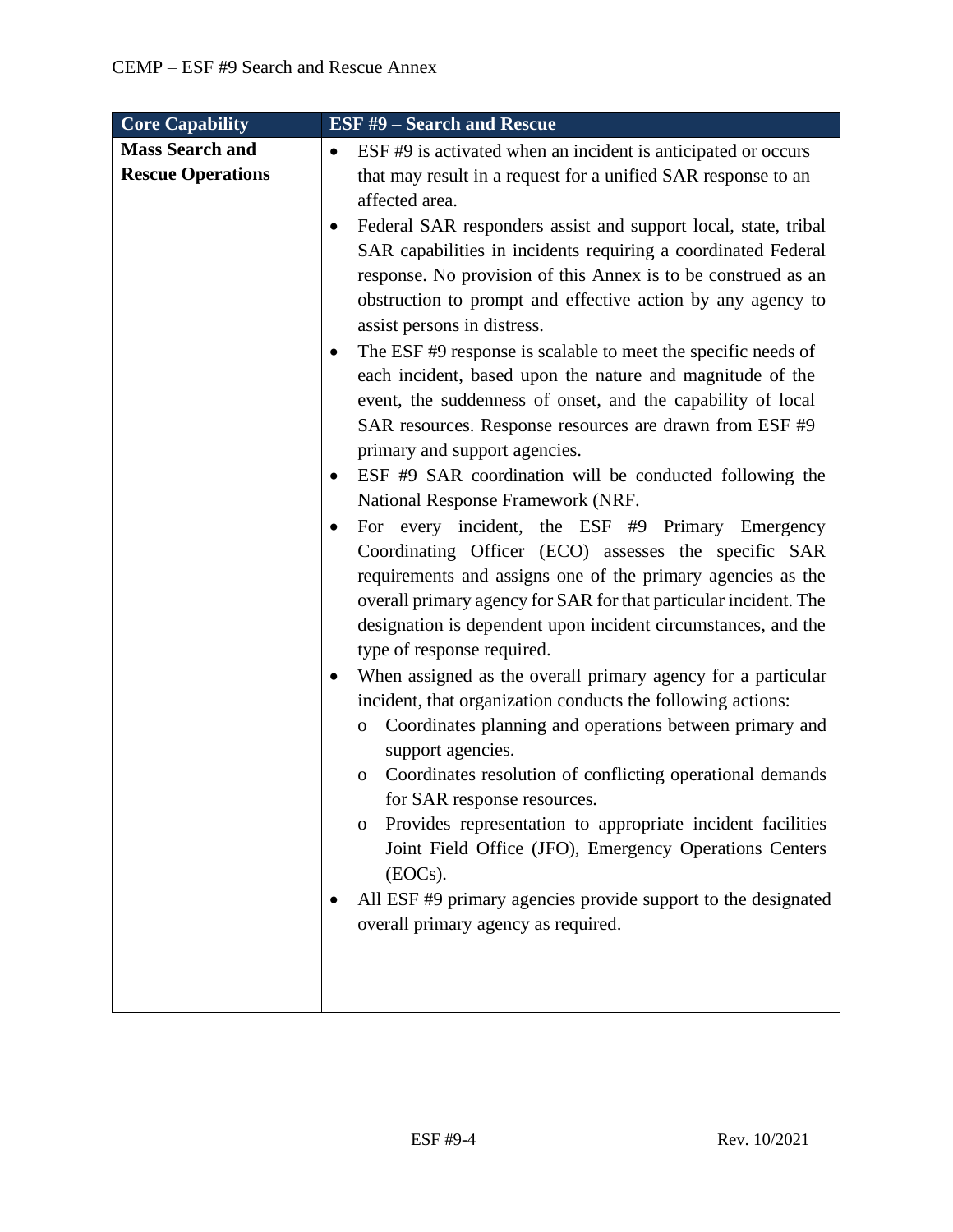#### **4. POLICIES.**

**a.** Through the State Emergency Operations Center (SEOC), the Mississippi Emergency Management Agency (MEMA) will maintain overall direction, control, and coordination of the response and recovery efforts through coordination with all participating agencies to include federal agencies tasked by the FEMA.

**b.** Mississippi Office of Homeland Security (MOHS) and the Mississippi Department of Wildlife, Fisheries, and Parks (MDWF&P) will appoint ECOs to work in conjunction with MEMA, other state agencies, and federal agencies in an emergency search and rescue capacity.

**c.** The ESF #9 ECO will coordinate from the SEOC or virtually, incident-dependent. However, a catastrophic event may require establishing an additional forward coordination element near the impacted area.

**d.** SAR planning and operations will be consistent with the Incident Action Plan (IAP) established by the Incident Commander (IC).

**e.** All agencies will operate within the identified Incident Command System (ICS) structure established by the local IC and/or the SAR Leader. Each supporting agency will maintain administrative command and control of its resources and any others assigned to them.

**f.** The local IC will maintain overall command and control of the incident within their respective jurisdiction(s). The ESF #9 ECO will establish a SAR Leader and Group Supervisors as needed, dependent upon the mission assigned. These personnel will operate within the Operations Section of the recognized and established ICS within the jurisdiction of operation. All state and federal SAR agencies will operate under the operational control of the ESF #9 coordinators appointed by MEMA unless a delegation of authority is given during an incident**.** 

**g.** The state ESF #9 SAR program assists and augments county and municipal search and rescue capabilities. SMAC may be utilized if SAR operations overextend the resources and capabilities of local government officials. Requests can be made to participant counties for personnel, search and rescue dogs/teams, equipment, etc. Requests for assistance from one of Mississippi's SAR Teams must be made through the SEOC to assign the request to the ESF #9 ECOs.

**h.** At no point will state or local assets be considered federal assets. Under the NRF, federal USAR task forces are federal assets in accordance with the Robert T. Stafford Disaster Relief and Emergency Assistance Act and other applicable authorities. Federal SAR assets deployed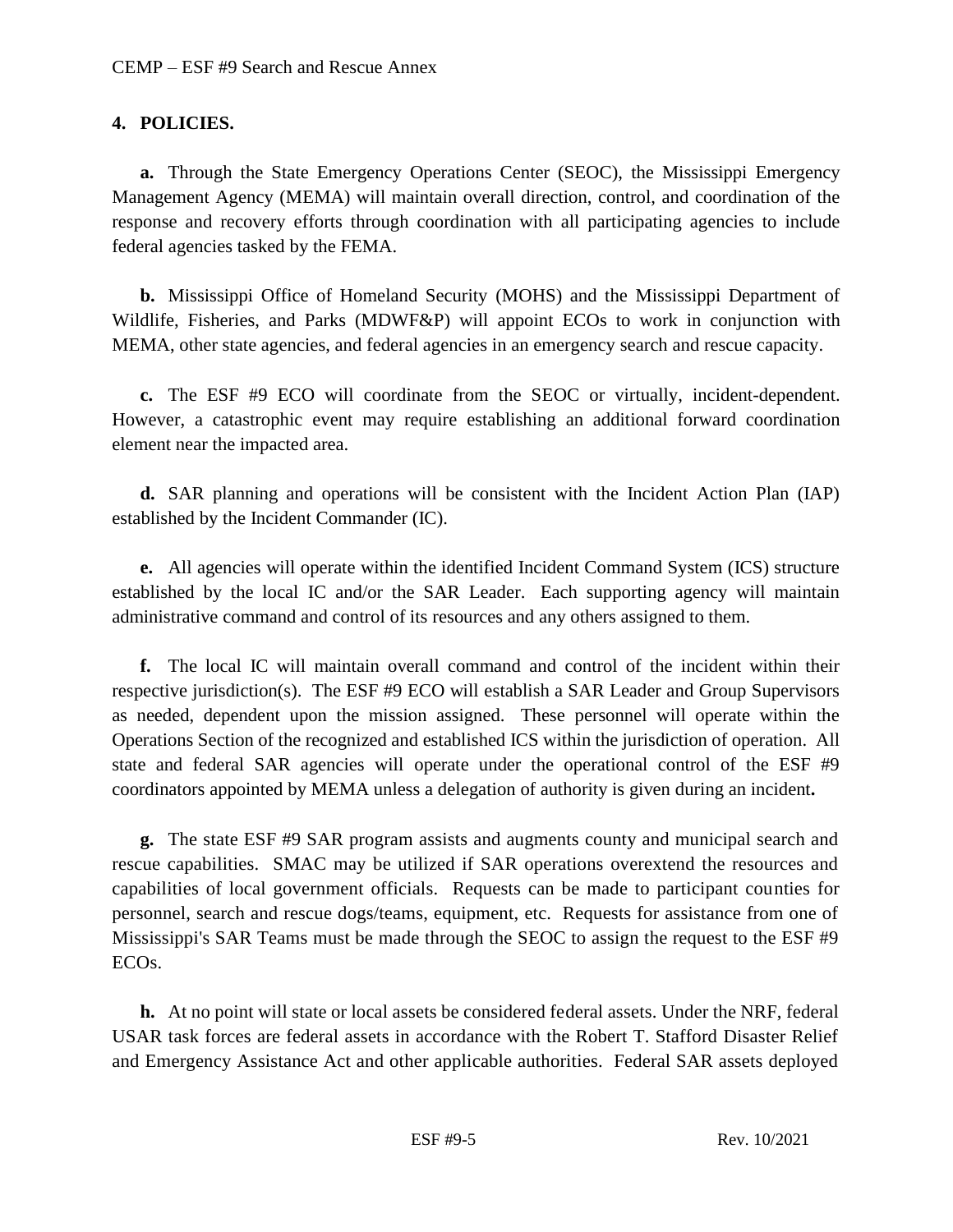within Mississippi shall fall under the operational control of Mississippi ESF #9 to augment state SAR assets.

**i.** Mississippi Military Department (MMD) personnel can assist with SAR. However, before they can assist under the Immediate Response Authority (which allows them to be utilized if life, limb, or eyesight is at stake), Soldiers or Airmen must be already in a duty status before Immediate Response Authority may be used. If not already on some duty status, they must be put on State Active Duty (SAD) by the Governor's Executive Order.

**j.** An incident severe enough to trigger a Defense Support of Civil Authorities (DSCA) response may occur with little (notice) to no warning (no notice). If/when this happens, the Secretary of Defense (SecDef) will approve civilian agency requests for DSCA, and the DOD will respond under the current policies and procedures. At the request of civil authorities, DOD forces may respond to the DSCA incident under immediate response authority. If those forces remain at the incident site, they will fall under US Northern Command (USNORTHCOM) command and control. Title 10 (active component) military personnel shall not be employed to enforce or execute civil law in violation of United States Code, Title 18, Section 1385 (Posse Comitatus Act), except as otherwise provided by law. Under extraordinary circumstances, the President may direct the Department of Defense (DOD) to lead the federal response.

**k.** All state and federal agencies responsible for supporting ESF #9 will communicate resource capability to the ESF #9 ECO at the SEOC. The ESF #9 ECO will direct needed assets to proceed to the forward SAR Base of Operations to check in with the SAR Leader. The location of the initial forward SAR Base of Operations and initial staging area for all incoming SAR assets will be established by the ESF #9 coordinators and communicated via the deployment order. When possible, state SAR response assets will be pre-deployed to a designated area(s) or a staging area prior to the onset of tropical storm forced winds on the Mississippi Gulf Coast.

**l.** The search for, and recovery of, human bodies will be conducted only after the rescue of survivors has been completed, and the environment will allow for safe operation by SAR personnel.

**m.** State search and rescue planning considers county and municipal search and rescue policies and plans used to control the movement of relief personnel, equipment, and supplies, as well as locally established priorities for determining precedence of movement.

# **5. CONCEPT OF OPERATIONS.**

### **a. Assumptions.**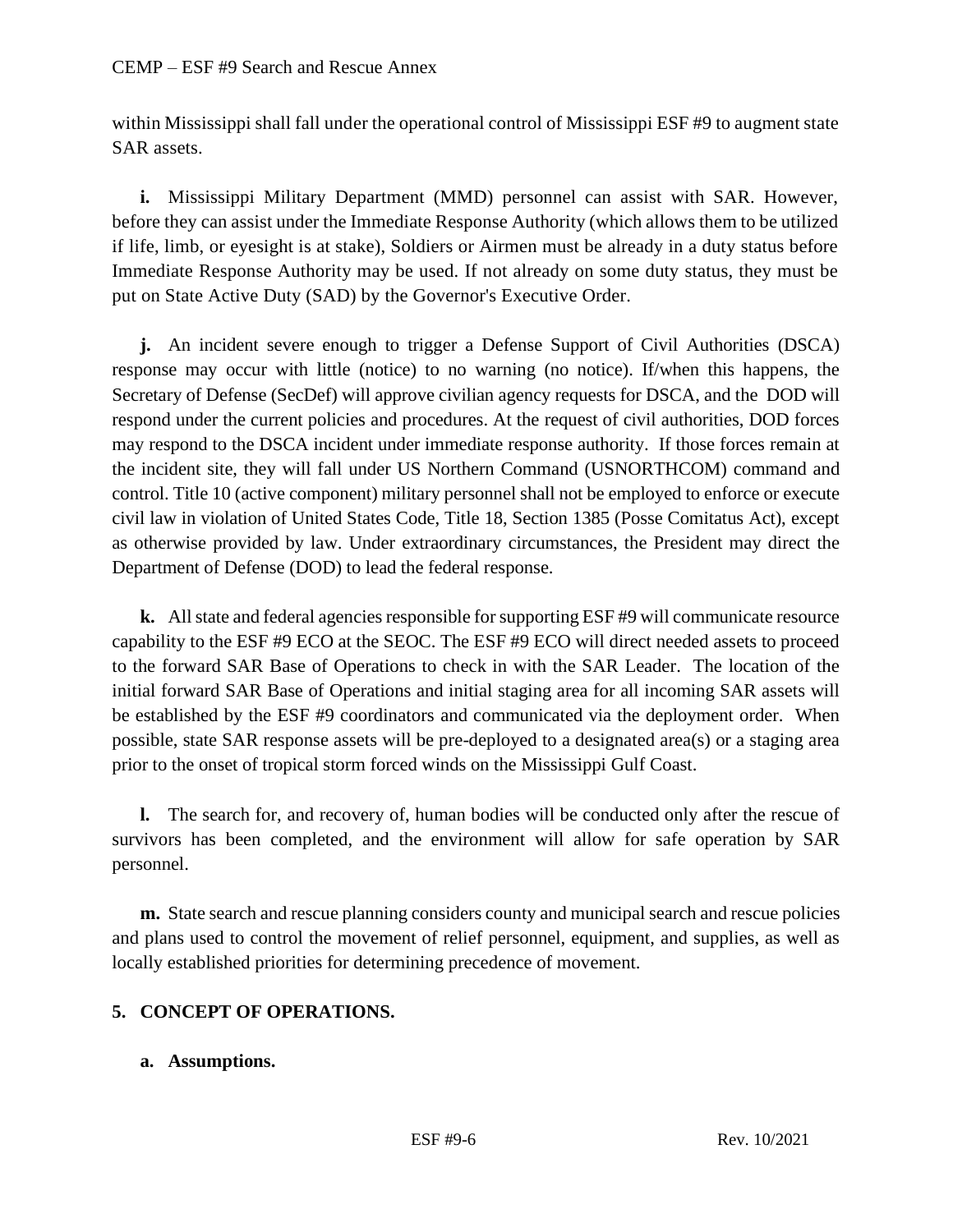**(1)** Existing state telecommunications infrastructure will provide the primary means for state government communications.

**(2)** Primary agencies (including MEMA) and support agencies will perform tasks under their authority, as applicable, in addition to missions received under the authority of MEMA.

**(3)** Before requesting EMAC or federal assets, all available local, private, semi-private, and state resources will be deployed through SMAC to the maximum extent possible.

**(4)** State or federal assistance may be required to identify and deploy resources from outside the affected area to ensure a timely, efficient, and effective response and recovery.

**(5)** Local governments will organize, train, and adequately equip SAR teams and personnel for all SAR operations within their identified jurisdictions.

**(6)** Local governments will conduct periodic evaluations of SAR capabilities and identify trigger points when SAR assistance from the state will be requested.

**(7)** Local governments will respond to and manage SAR incidents within their capability and call for assistance from the state when the incident overwhelms local capabilities.

**(8)** The local IC will identify the most qualified SAR team leader during the local incident. The local SAR Team leader will assimilate state SAR resources into the incident action plan after a request for assistance has been made to the state.

**(9)** Numerous volunteering entities, both governmental and non-governmental, may mobilize personnel, supplies, and equipment to affected areas with neither coordination nor communication with the SEOC or deployed elements.

**(10)** The ability of the State of Mississippi to effectively provide the requested assistance is contingent upon the ESF #9 ECOs capability to identify and request the appropriate state and/or federal agencies to support the search and rescue efforts. It is also contingent upon the effective planning, coordination, and management of those search and rescue resources.

**(11)** National Guard (NG) forces will be involved in nearly all DSCA operations. Normally, National Guard forces deployed to the affected state or in response to an EMAC request will operate under the control of state authorities.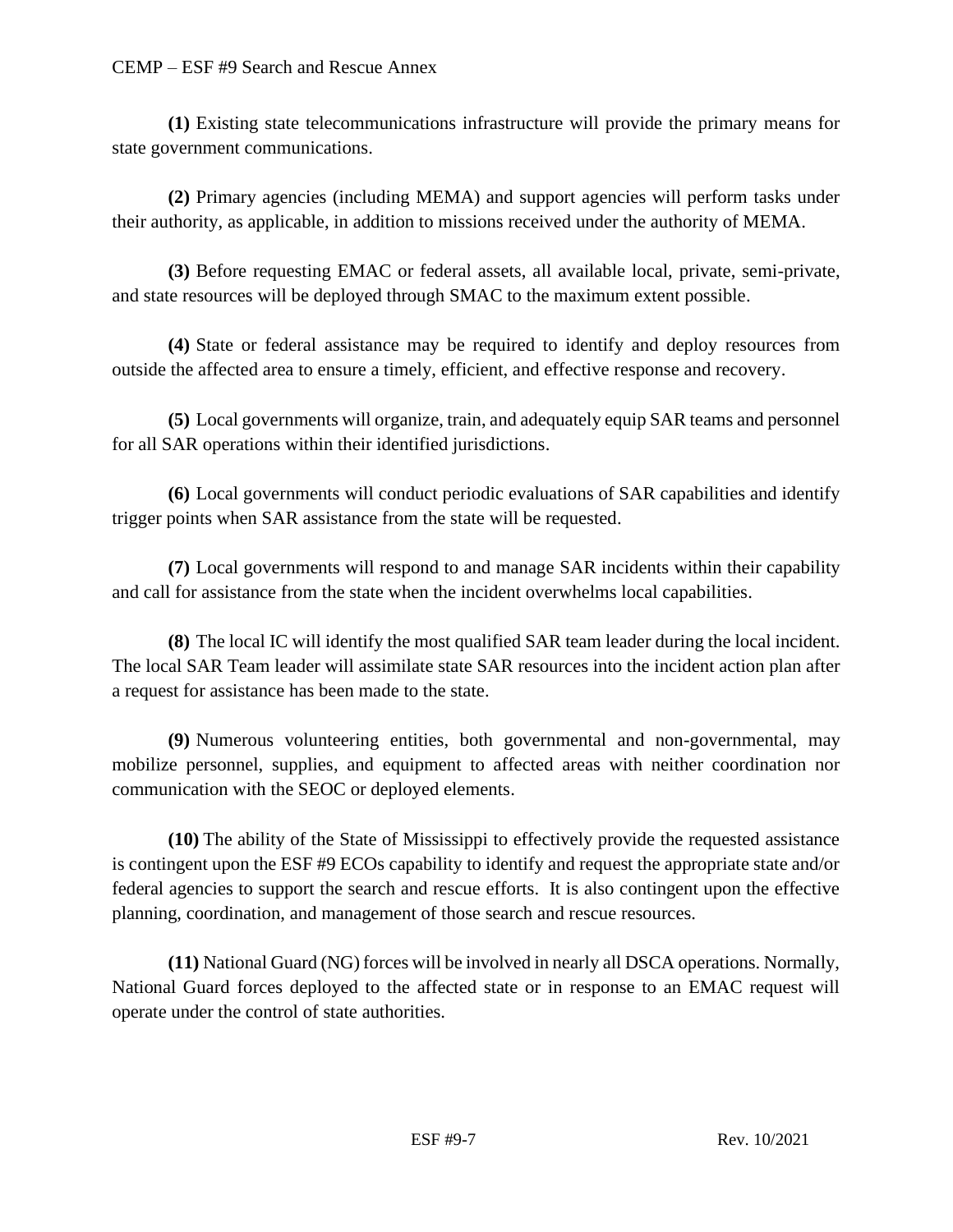### **b. General.**

**(1)** MEMA will keep all responsible agencies informed of impending conditions (SAR developments, weather, hazardous materials, or other events) that would cause them to assume a readiness posture for activating the SEOC for possible deployment to a forward area of operation or other activity.

**(2)** When ESF #9 is activated, ESF #5 and other appropriate support ESFs will be activated to support the event. ESF #9 will continually assess and develop action plans for ESF #5 to ensure all supporting agencies function appropriately and in a coordinated manner.

**(3)** Through their county EOCs, local officials should be encouraged to be self-sufficient during the first 2–3 days of a disaster.

**(4)** Local officials and managers should channel their requests for assistance where possible through county EOCs.

**(5)** MEMA will provide public information to evacuees through the SEOC Joint Information Center (JIC), Mississippi Public Broadcasting (MPB), and commercial broadcast media.

**(6)** MEMA is responsible for the overall coordination of all state SAR operations. ESF #9 ECO is responsible for tactical deployment and providing support based upon local jurisdictional needs. Local authorities will conduct initial SAR requirements and responses for unanticipated events.

**(7)** The Sheriff's Office in each county is responsible for conducting missing person's searches within the state. MEMA and the ESF #9 ECO will assist in coordinating searches with the AFRCC, county sheriffs, other law enforcement agencies, and private and public search and rescue groups as requested by local officials.

**(8)** Local IC will have jurisdiction over SAR in accordance with local plans.

**(9)** If a state or federal emergency/disaster is declared, the ESF #9 ECO will coordinate support with the local IC. Each participating agency will coordinate its support with the ESF #9 ECO at the SEOC.

**(10)** Primary Agencies will designate an ESF #9 ECO at the SEOC and an Assistant ESF #9 ECO at the Forward Command Post. The ESF #9 ECO and the ESF #9 Assistant ECO are responsible for assembling and distributing SAR personnel and equipment to the SAR Leader for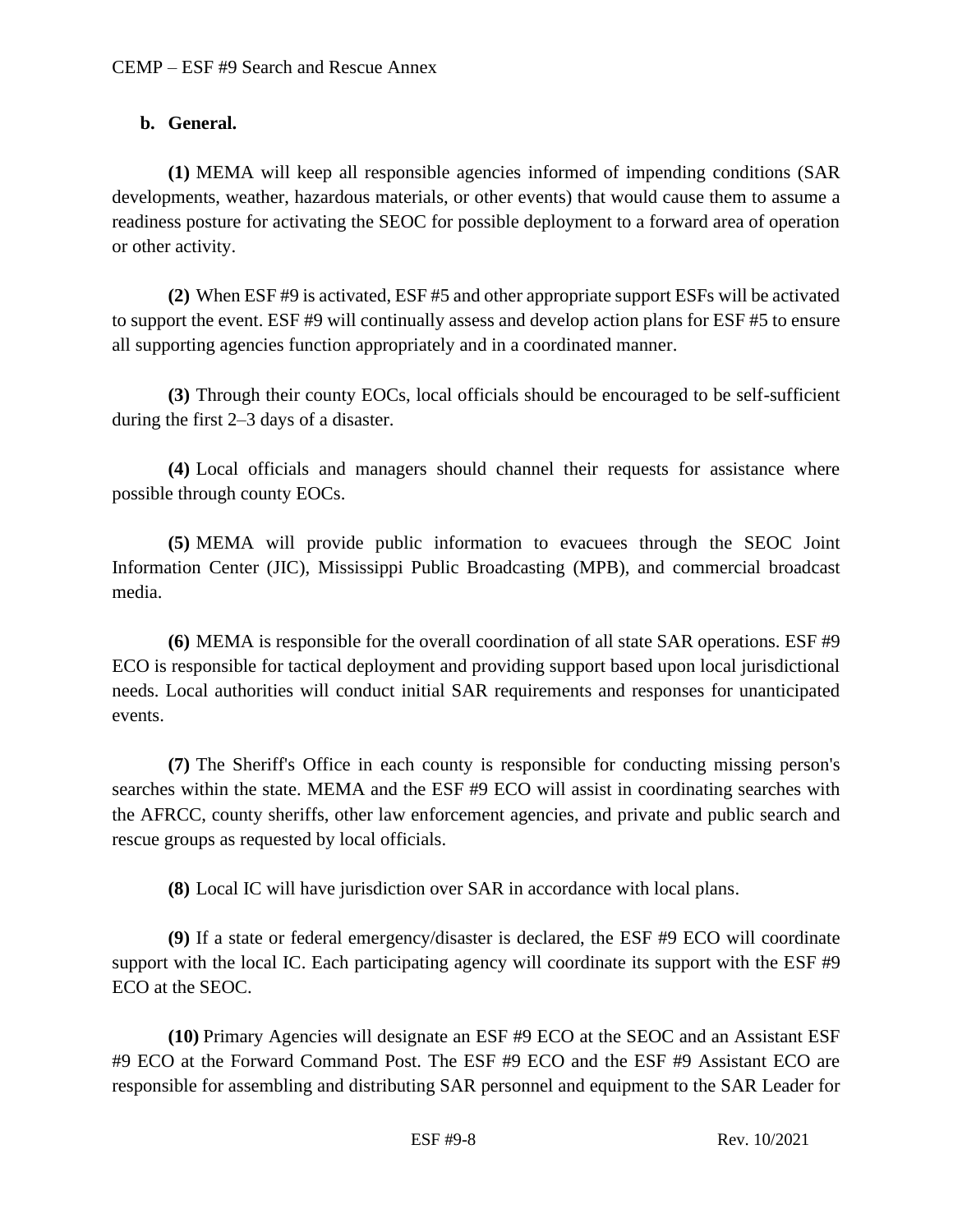mission assignments to support local SAR operations. The SAR Leader (which can be at the Forward Command Post or any other location as needed) is also responsible for completing and distributing all NIMS compliant paperwork.

**(11)** All state and/or federal SAR assets shall be credentialed and receive mission assignments via the SAR ECO at the SEOC. Once units are credentialed and receive a mission assignment, they will check in with the SAR Leader at the SAR base of operations.

**(12)** If state emergency search and rescue resources have either been exhausted or are expected to be exhausted prior to meeting the demand, the ECO or any IC may recommend to MEMA that further assistance is required. MEMA may recommend that assistance be requested from other states through the EMAC or FEMA. Such requests to FEMA for assistance would prompt the implementation of the NRF.

**(13)** Working in coordination with the SEOC and SWP, the JIC will release special weather statements and warnings provided by the National Weather Service (NWS) to emergency workers and the general population. These releases will be made through the normal ESF #15 release networks, SWP AtHoc mass notifications, and additionally provided to emergency work sites, staging areas, and other incident support sites as needed.

### **6. ORGANIZATION.**

**a. State Emergency Operations Center.** In an incident or a major declared state emergency, the ESF #9 ECO or the ESF #9 emergency coordination staff will support the SEOC virtually or take up positions at the SEOC, situationally dependent. A current list of agency emergency notifications is maintained at this facility. ESF #9 is part of the SEOC Operations Section, Emergency Services Branch.

**b. SEOC Emergency Point of Contact.** The MEMA State Warning Point (SWP) within the SEOC operates 24/7/365. The SWP is manned by Emergency Telecommunicators and an Operations Section Watch Officer. Emergency contact info is as follows:

#### **(1) SWP Emergency Telecommunicator(s):**

- **(a) Phone:** (601) 933-6876, 6877, 6878 or (800) 222-6362
- **(b) E-mail:** [commo1@mema.ms.gov,](mailto:commo1@mema.ms.gov) [commo2@mema.ms.gov,](mailto:commo2@mema.ms.gov) or [commo3@mema.ms.gov](mailto:commo3@mema.ms.gov)
- **(2) Operations Section Watch Officer:**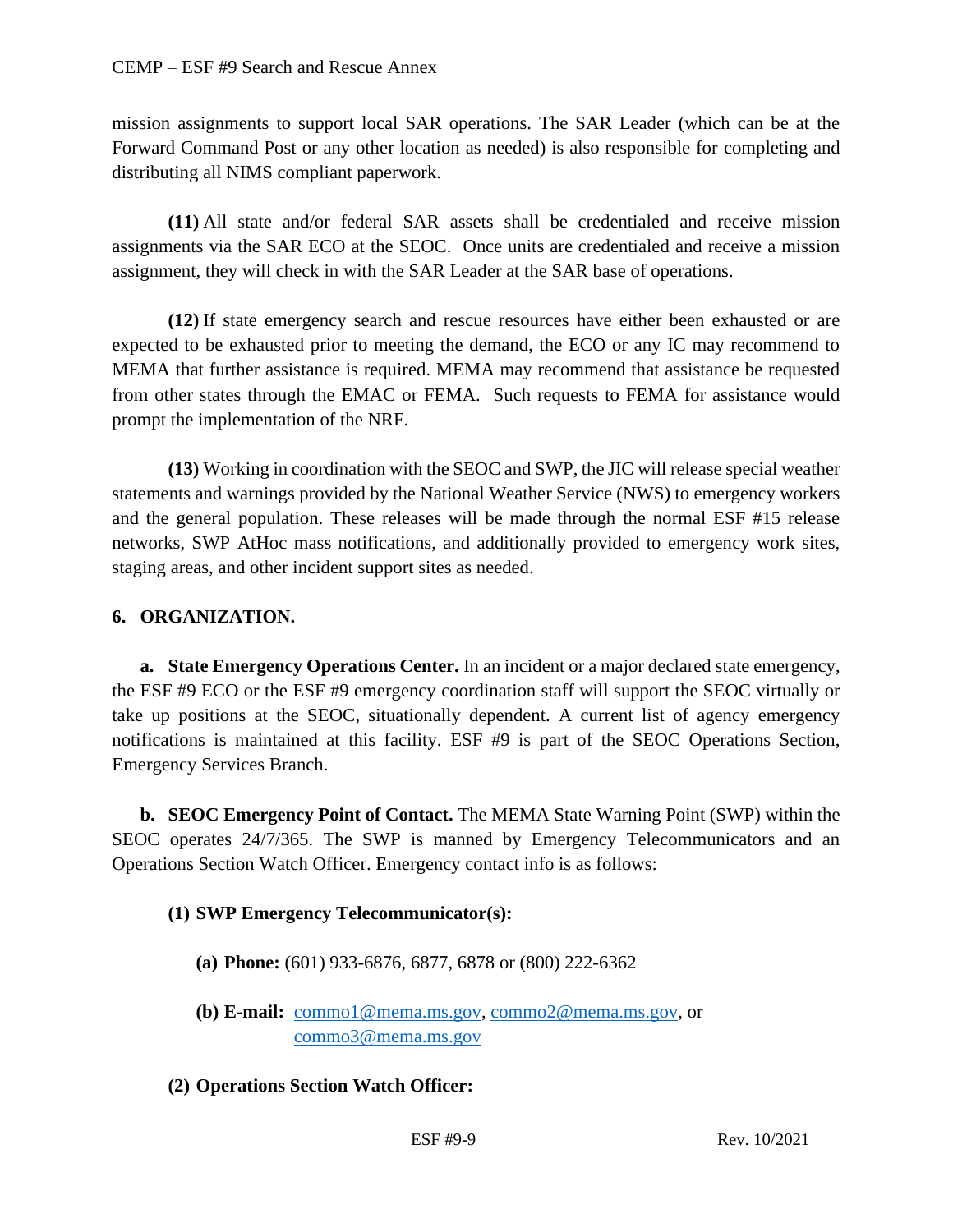- **(a) Phone:** (601) 933-6671 or (800) 222-6362
- **(b) E-mail:** [watchdesk@mema.ms.gov](mailto:watchdesk@mema.ms.gov)

**c. SEOC Sections.** The SEOC maintains the standard four ICS sections:

**(1) Operations Section.** The Operations Section establishes strategy (approach methodology, etc.) and specific tactics/actions to accomplish the goals and objectives set by Command. Operations coordinates and executes strategy and tactics to achieve response objectives.

**(2) Planning Section.** The Planning Section coordinates support activities for incident planning and contingency, long-range, and demobilization planning. Planning supports Command and Operations in processing incident information and coordinates information activities across the response system.

**(3) Logistics Section.** The Logistics Section **s**upports Command and Operations in their use of personnel, supplies, and equipment. Performs technical activities required to maintain the function of operational facilities and processes.

**(4) Finance and Administration Section.** The Finance and Administration Section **s**upports Command and Operations with administrative issues and tracks and processes incident expenses. This includes such issues as licensure requirements, regulatory compliance, and financial accounting.

See the SEOC Operations Section Chief (OSC), Watch Officer, or a SEOC Branch Director for a roster of incident-assigned Section Chiefs.

**d. SEOC Emergency Services Branch.** The SEOC maintains three branches within the Operations Section, Infrastructure, Emergency Services, and Human Services, each led by a Branch Director. The Emergency Services Branch Director position is a full-time MEMA Emergency Management Specialist. The Branch Director coordinates the activities of ESF #4 (Firefighting), ESF #8 (Public Health and Medical Services), ESF #9 (Search and Rescue), ESF #10 (Oil and Hazardous Material Response), ESF #13 (Public Safety and Security), and ESF #16 (Military Support to Civil Authorities) and is the first line of support for assigned ECOs. The Emergency Services Branch Director monitors and oversees branch administrative and incident activities, WebEOC actions, SITRoom updates, branch adherence to timelines and requirements, supports ECOs with incident coordinations, and conducts SEOC staff briefings, as needed.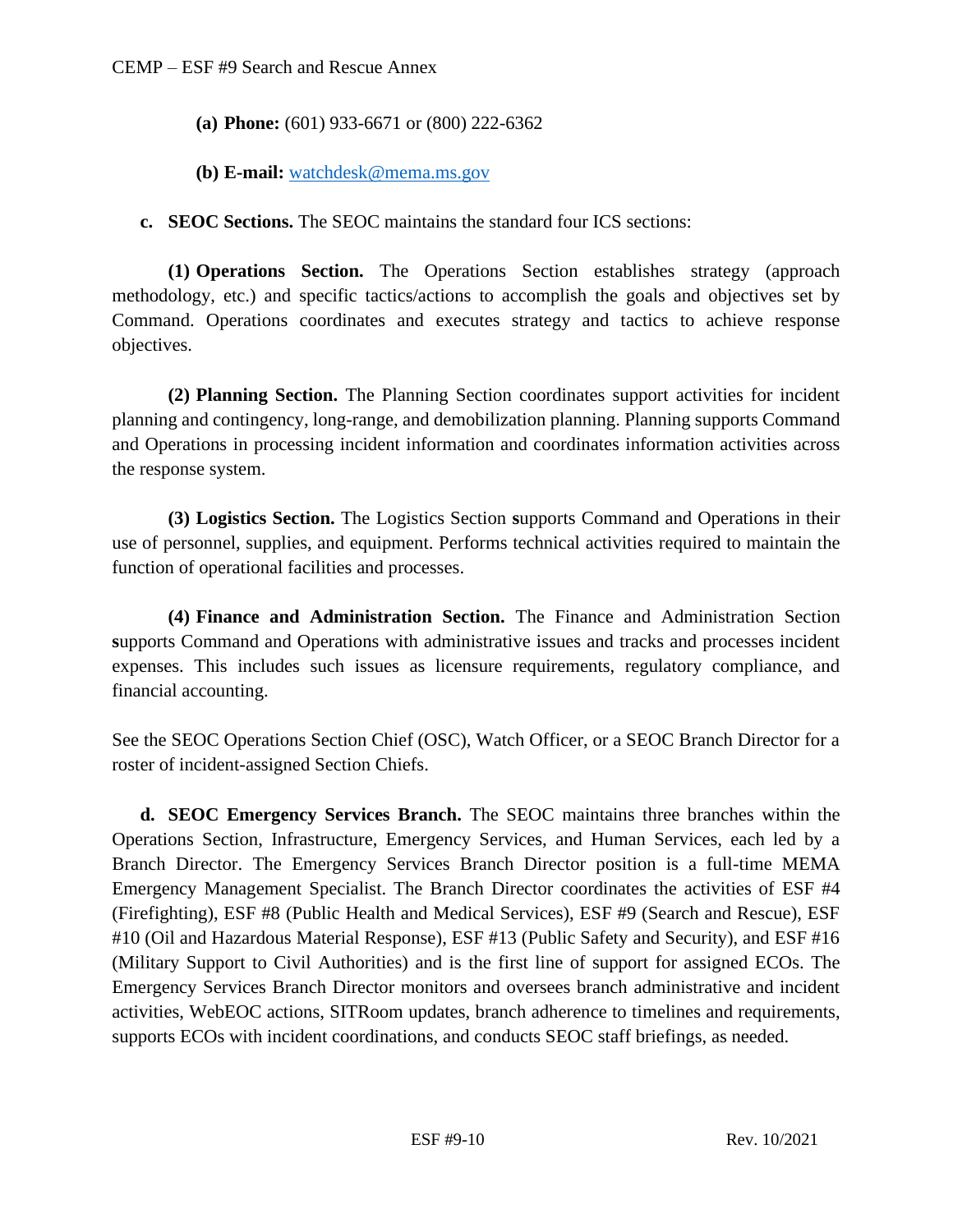Emergency Services Branch Director desk contact information: Phone (601) 933-6754, e-mail: [emergencyservices@mema.ms.gov.](mailto:emergencyservices@mema.ms.gov)

**e. SEOC Situation Rooms.** MEMA developed the Homeland Security Information Network (HSIN) Situation Rooms (SITRooms) to provide stakeholders with a virtual EOC platform to utilize during normal operations or an incident. The SITRooms provide excellent situational awareness for both SEOC and non-SEOC participants. The SITRooms have individual pods with attendee lists, chat capability, current incident priorities and objectives, current operational schedule and meeting times (battle rhythm), downloadable documents and maps, useful links, and video capability.

The event SITRooms utilized by the SEOC for a given event will use one of the following URLs:

<https://share.dhs.gov/msema> (Daily SITRoom: Level IV Normal Operations)

<https://share.dhs.gov/mema-incident> (General Incident SITRoom)

<https://share.dhs.gov/mema-incident1> (Severe Weather/Flooding SITRoom)

<https://share.dhs.gov/mema-incident2> (Hurricane/Tropical Storm SITRoom)

<https://share.dhs.gov/mema-incident3> (Other Emergency/Earthquake SITRoom)

<https://share.dhs.gov/mema-uas> (Unmanned Aerial Systems [UAS] SITRoom)

<https://share.dhs.gov/mrp> (Radiological SITRoom)

<https://share.dhs.gov/jicroom> (JIC SITRoom)

<https://share.dhs.gov/ms-emac> (EMAC SITRoom)

<https://share.dhs.gov/msbeoc/> (MSBEOC SITRoom)

Many of the above-listed SITRoom may not be active during "blue-sky" or non-event periods. The active SITRooms will be published via mass notification before or during an event/incident.

**f. Administrative and Logistical Support.** All participating ESF #9 agencies are expected to:

**(1)** Coordinate their support with the ESF #9 coordinator;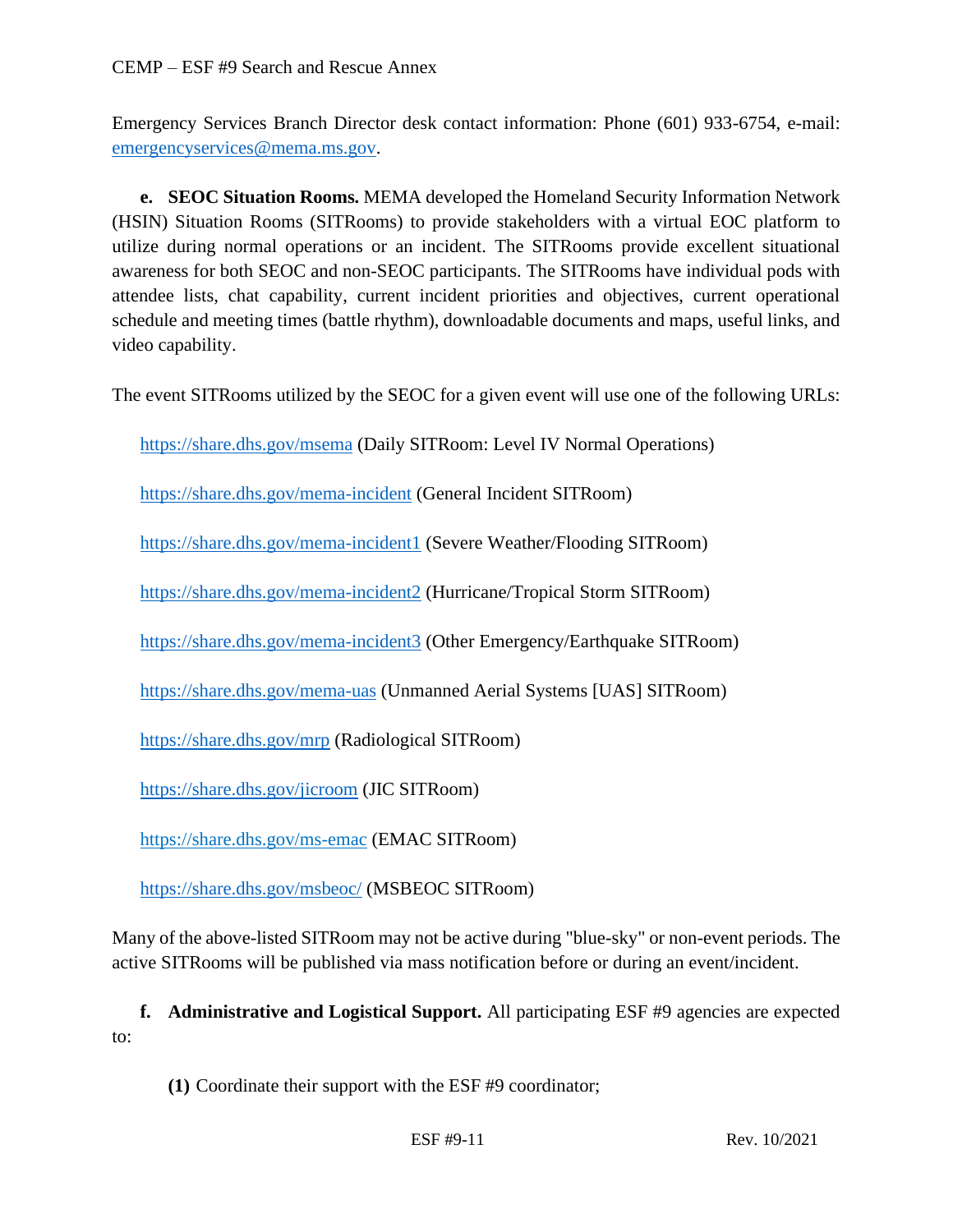**(2)** ESF #1 coordinator will coordinate efforts with the SEOC, through the Emergency Services Branch Director;

**(3)** Locate, identify, and set up their operational work areas and maintain logistical support for them;

**(4)** Receive administrative support from their parent organizations; MEMA will coordinate additional assistance as needed.

**(5)** Each ESF #9 agency with an automated financial management system will utilize that system to capture the incurred costs of all available, acquired, and contracted resources used during the support activities related to emergency or major disaster operations. Those agencies not having access to an automated system will utilize their existing system to capture all associated costs for reporting and potential reimbursement.

**(6)** All ESF #9 agencies will ensure that their financial management system, automated or otherwise, is used to capture incurred costs during an emergency, major disaster, or exercise complies with the applicable agency, state, tribal, and federal guidelines, rules, standards, and laws. This understanding is based on the knowledge that any reimbursement of incurred costs is subject to audit.

**(7)** Attend and support briefings and other coordination meetings, whether at the SEOC or elsewhere.

**(8)** Maintain active accounts and have a working knowledge of WebEOC, the SEOC HSIN SITRoom, and Crisis Track.

**(9)** Attend and support briefings and other coordination meetings, whether at the SEOC, via telecommunications (HSIN SITRoom, ZOOM, or Microsoft Teams), or elsewhere.

**(10)** Maintain operational logs, messages, requests, and other appropriate documentation for future reference.

**(11)** Maintain maps, displays, status reports, and other information not included in the ESF #5 operations.

**(12)** Update the SEOC Emergency Services Branch Director on changes to the ESF #9 ECO Roster.

#### **g. State SAR Assets.**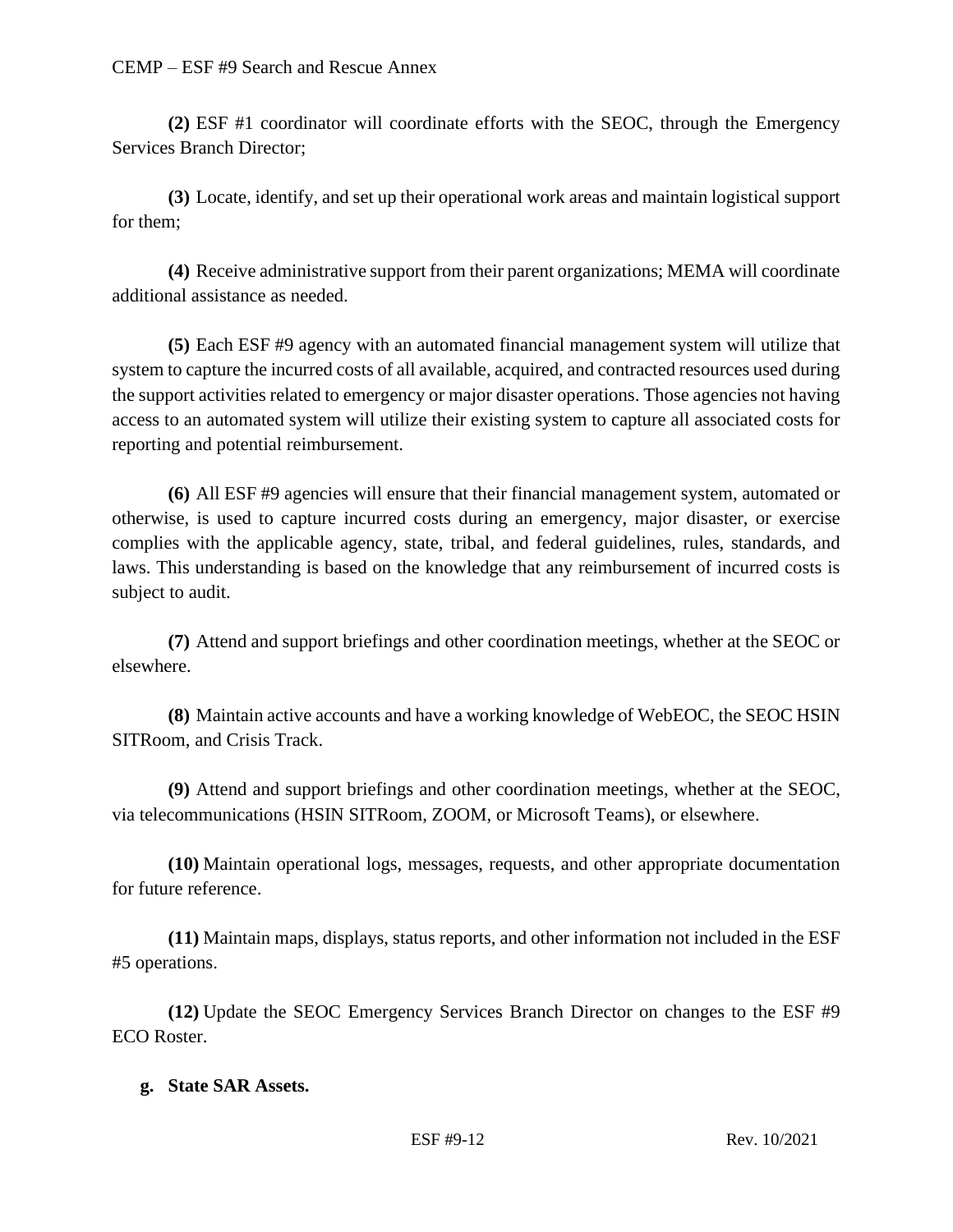**(1) Mississippi USAR Task Force.** Mississippi USAR Teams, comprised of statewide search and rescue specialists, are specifically organized, trained, equipped, and postured to conduct full-spectrum personnel recovery, including conventional and unconventional rescue operations. Mississippi USAR Teams provide a highly specialized, all-hazards response capability to provide services to local jurisdictions overwhelmed by natural and man-made disasters and increase civilian survivability during these disasters.

**(2) MDWF&P Special Response Team.** The Special Response Team (SRT) is comprised of certified law enforcement officers assigned various enforcement duties across the state and are called to duty at the request of other agencies to provide assistance in potential manhunts, tracking, lost or missing persons, traffic control points, or search and rescue operations. SRT members maintain multiple land, water, and UAS capabilities.

**(3) MDPS Special Operations Group.** The Special Operations Group (SOG) is comprised of Troopers who are assigned various enforcement duties across the state and are called to duty at the request of other agencies to provide assistance in potential civil unrest, crowd control, manhunts, tracking, lost or missing persons, search and rescue, and security for the Mississippi Department of Corrections or other agency making a request for jail searches.

**(4) Mississippi Army National Guard Composite Teams, Aviation, and High-Water Assets.** The Mississippi Army National Guard (MSNG) provides a wide variety of assets for SAR operations. MSNG Composite Teams can be comprised of a variety of military specialties to include Military Police and Engineer units, both with high-water rescue vehicles. Rotor-winged aviation assets can provide air-land, command and control (C2), and hoist platforms.

**(5) Local SAR Capability.** Municipal, county, and volunteer entities statewide provide the first line of search and rescue capability. Many of these personnel are comprised of firefighters, law enforcement, and emergency medical technicians and support the Mississippi USAR Task Forces.

### **h. State SAR Support.**

**(1) ESF #9 Coordinator Support.** Local governments have the primary responsibility for search and rescue operations within their legally established jurisdictions. When additional SAR capabilities are necessary, the local government can request additional assistance from the state. When a request has been made, the ESF #9 ECO will coordinate all state SAR resources. The ESF #9 ECO will work closely with local officials to ensure the most appropriate use of SAR resources to meet the operational objectives established by the local IC.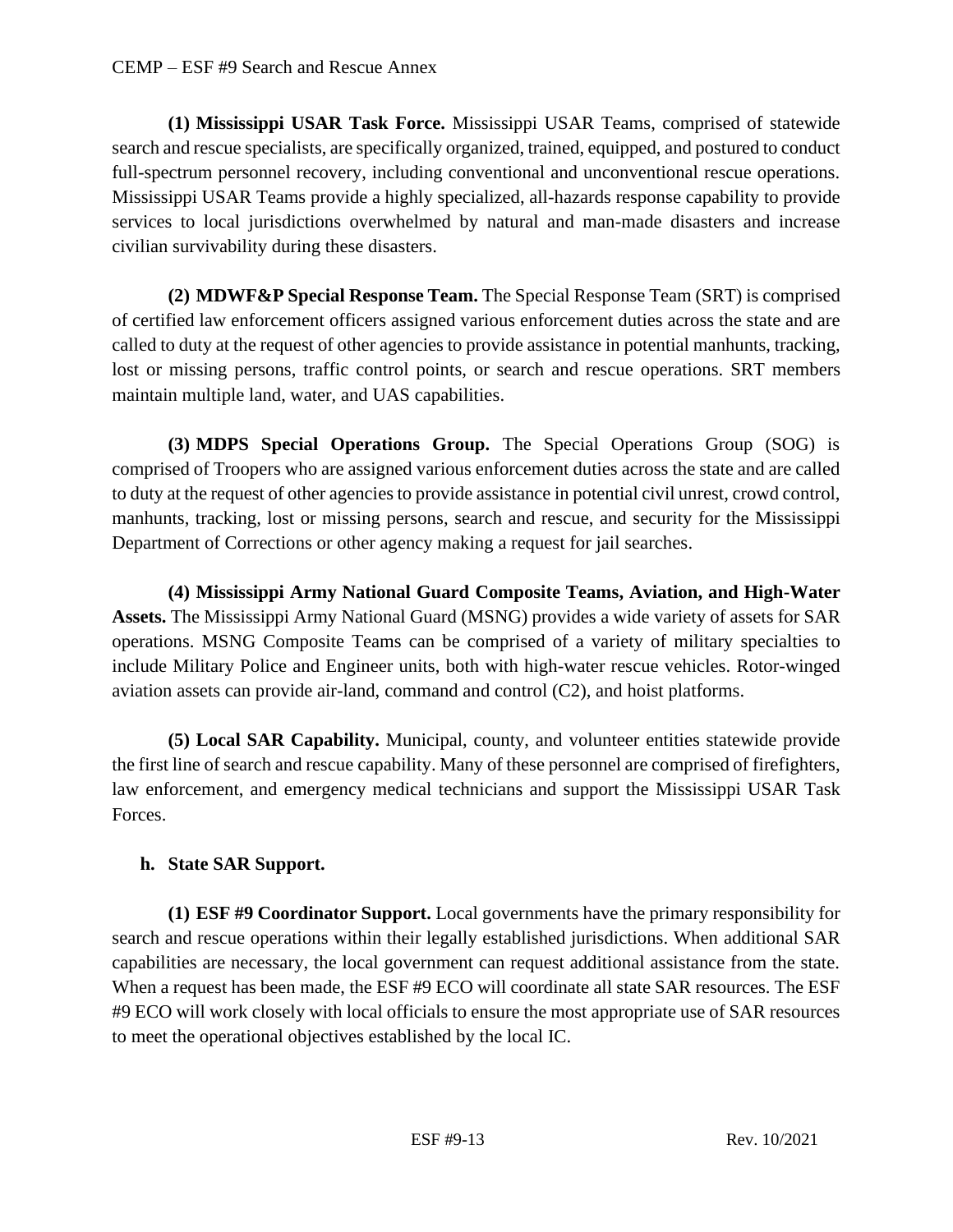**(2) State Agency Support.** Several state agencies have been identified and designated as primary and supporting agencies to ESF #9 during state-declared disasters. These agencies will communicate directly with the ESF #9 ECO, maintaining a continuously updated list of available resources to support the SAR efforts. Resources will remain assigned to their home agencies until called up by the ESF #9 ECO and assigned to an incident and operational area. Parent agencies will retain administrative responsibilities for their assets, even when employed in SAR operations. All agencies will support the established operational goals and objectives.

**(3) EMAC Support.** Currently, all 50 states belong to the EMAC system. These state-tostate agreements provide resources to the requesting state for support of disaster operations. If a disaster overwhelms the State's SAR resources, MEMA may request additional SAR resources through the EMAC system. This may include USAR teams from participating states and/or other ESF #9 Supporting Agencies. EMAC resources will be coordinated through the SEOC and assigned appropriately. State EMAC USAR teams will be assigned under the coordination of the ESF #9 ECO, assistant ESF #9 ECO, and the SAR Leader.

# **i. Federal SAR Support.**

**(1) Department of Homeland Security (DHS)/Federal Emergency Management Agency.** FEMA provides various support resources to states requesting assistance. FEMA is the primary agency responsible for ESF #9. When local and state SAR resources have been exhausted, the state is expected to call for federal assistance.

There are currently 28 USAR teams within the National USAR System. The National USAR System also provides Incident Support Teams (IST) to support the local and State SAR objectives and manages the assigned USAR teams. USAR teams are typed in two different configurations with similar but different capabilities. A Type III USAR team is staffed by 30 persons and a support staff of 5. The primary capability of a Type III USAR team is conducting wide-area search and rescue operations in light-frame construction such as residential units. A Type I USAR team consists of 70 members and ten support personnel with appropriate resources to conduct search and rescue operations in heavy floor and heavy wall type structures. The primary mission of these USAR teams is to locate, extricate, and provide initial medical care to victims of collapsed structures.

For incidents such as hurricanes, the National USAR Response Systems has pre-scripted mission assignments for deploying and staging USAR teams and IST(s). These stated resources will be immediately available to the state through the Federal Emergency Response Team (ERT-A), located at the FEMA JFO. When the State SAR Coordinator determines that a request for federal SAR assistance is needed, the request will be made through SEOC and the ERT. Once the request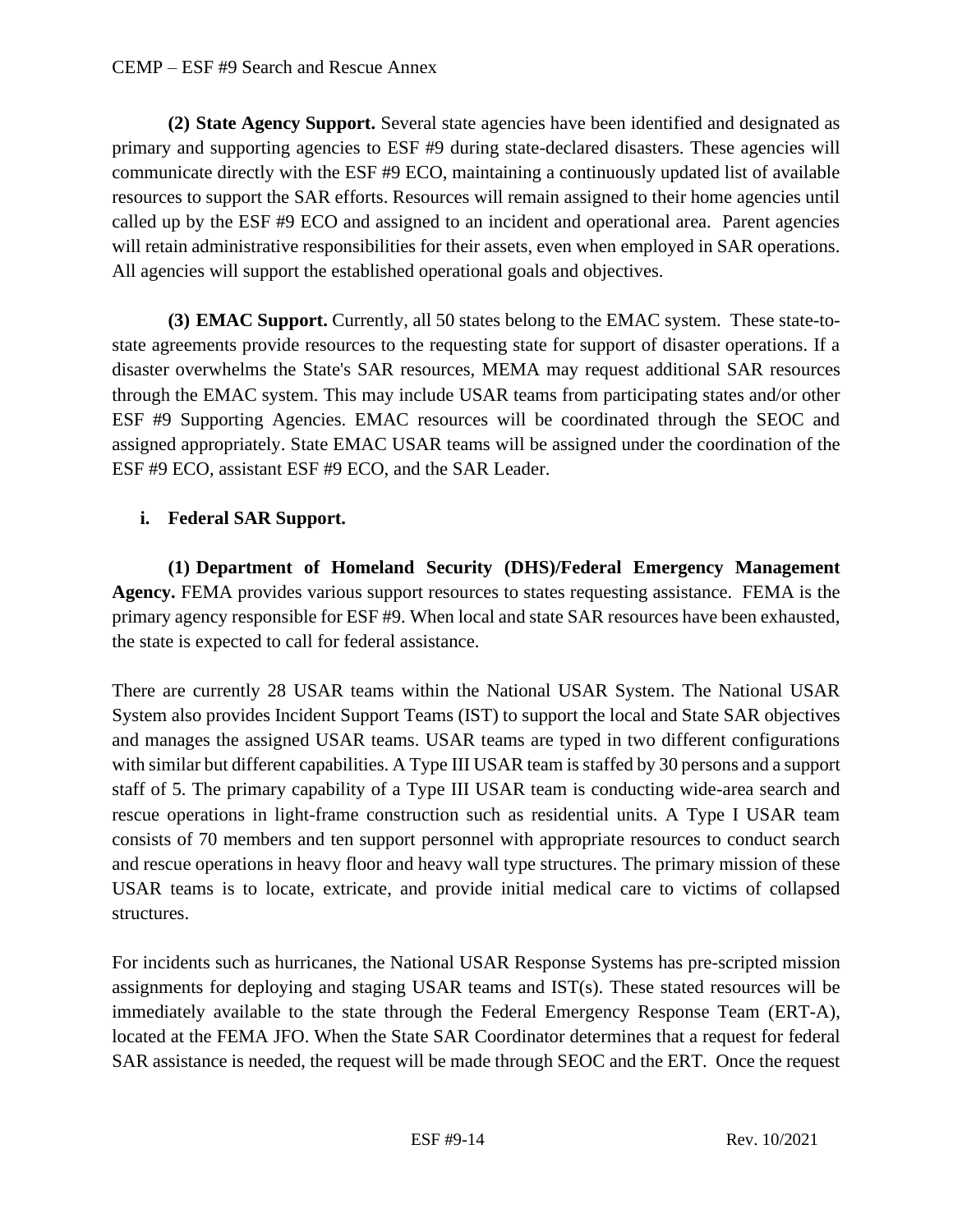has been approved, the ERT will direct FEMA ESF #9 leader to move USAR teams into the assigned operational theater. The IST Leader will work directly with the Local SAR Leader.

**(2) Department of Defense.** DOD is a support agency for ESF #9. It is the primary source of fixed-wing and/or rotary-wing transportation for USAR Incident Support Teams (ISTs). USNORTHCOM was established on October 1, 2002, to provide command and control of DOD homeland defense efforts and coordinate military assistance to civil authorities.

USNORTHCOM's civil support mission includes domestic disaster relief operations during fires, hurricanes, floods, and earthquakes. Support also includes counter-drug operations and managing the consequences of a terrorist event employing a weapon of mass destruction. The command provides assistance to a primary agency when tasked by DOD. Per the Posse Comitatus Act, military forces can provide civil support but cannot become directly involved in law enforcement.

In providing civil support, USNORTHCOM generally operates through established joint task forces subordinate to the command. An emergency must exceed the capabilities of local, state, and federal agencies before USNORTHCOM becomes involved. In most cases, support will be limited, localized, and specific. When the scope of the disaster is reduced to the point that the primary agency can again assume full control and management without military assistance, USNORTHCOM will exit, leaving the on-scene experts to finish the job.

**(3) United States Coast Guard.** The United States Coast Guard (USCG) develops, maintains, and operates rescue facilities to promote safety on, under, and over waters subject to U.S. jurisdiction and has been designated as the lead agency for waterborne (i.e., maritime) SAR under the National Search and Rescue Plan (NSP). USCG personnel are highly trained and experienced in waterborne search and rescue operations and possess specialized expertise, facilities, and equipment to respond to maritime distress situations. Additionally, USCG staffing at Area/District/Sector Command Centers promotes effective localized interaction, coordination, and communications with state, local, and tribal emergency managers during Incidents of National Significance in which waterborne search and rescue resource allocation is required. For all SAR operations, which are none maritime (over U.S. waters), the USCG will generally require a mission assignment number from FEMA.

**j. Non-Governmental Support.** There are a wide variety of NGOs that provide various services in support of disaster operations. Those NGOs supporting SAR operations can/will provide individuals and resources to assist with disaster victims' search and subsequent rescue. Properly trained and equipped Technical Rescue Teams (TRT) may be available for assisting the SAR Leader. There are currently a few groups that specialize in technical animal rescue. Technical Animal Rescue Teams (TART) provide trained and equipped personnel capable of rescuing and controlling household pets, including difficult-to-access, aggressive, and non-typical pets such as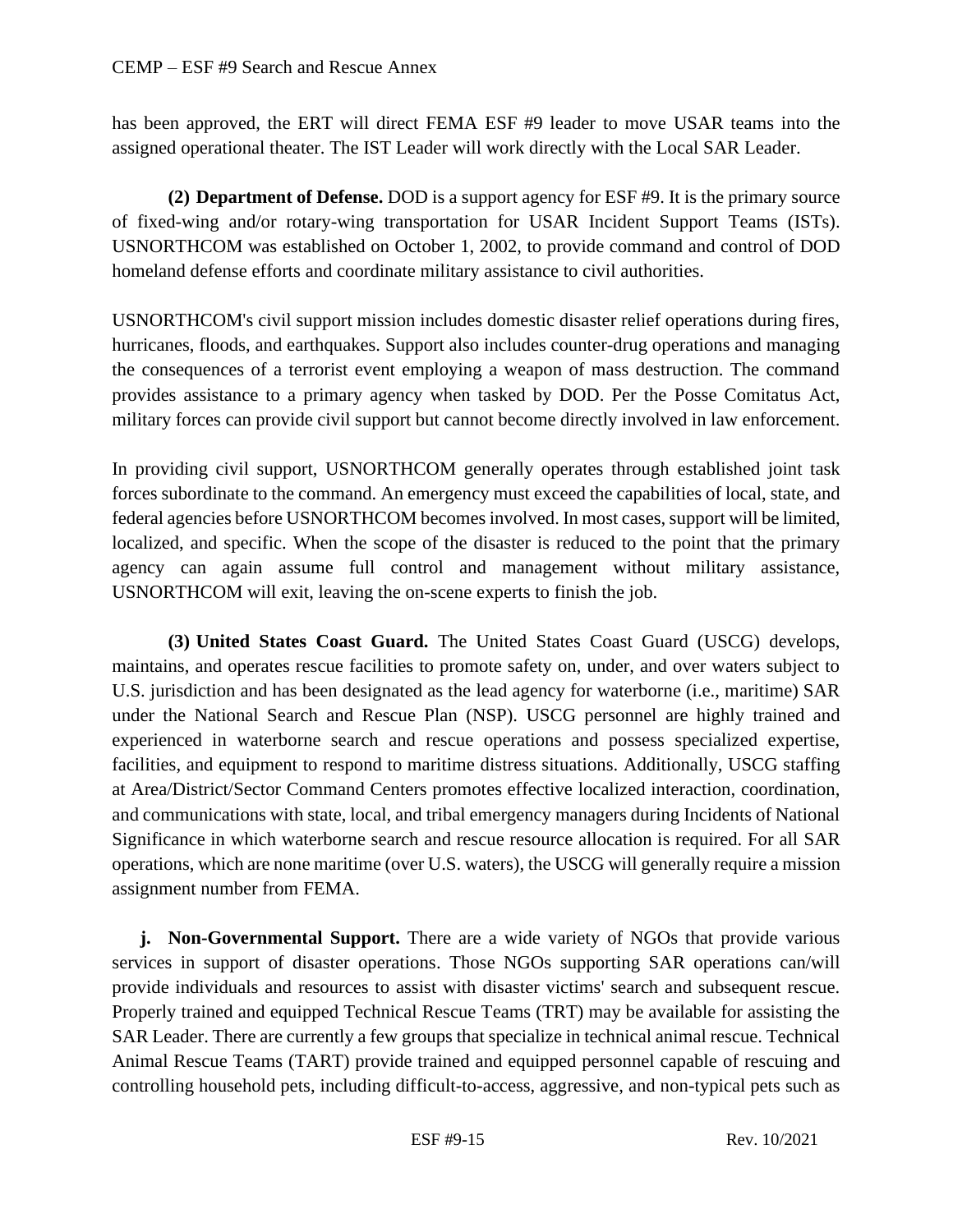snakes. In most cases, these individuals and non-government organizations will need logistics support to sustain multi-day operations.

**k. Staffing Requirements.** Based on the disaster response requirements, all primary and supporting agencies are expected to provide the appropriate staffing level to meet the needs of the incident. This may require agencies to deploy personnel to the SEOC and/or forward command post(s) near the operational theater. Agency representatives must be knowledgeable about the resource capability of their agency procedures for acquiring those resources and have the authority to commit those resources.

**l. Training.** Based on the roles and responsibilities of agencies supporting SAR operations, agency managers are expected to ensure that deployed personnel are properly trained to perform their assigned functions. It is expected that those agencies will maintain training records of those deployed personnel and provide the appropriate continuing education requirements to maintain the knowledge, skills, and abilities of their assigned and deployed personnel. If technical skills-based training is required to maintain proficiency at the assigned position, agency managers will ensure that training is provided appropriately and timely. Whenever possible, participating agencies should enable their SAR personnel to attend joint training with the Mississippi SAR Teams across the state.

**m. Exercises.** Periodically and whenever appropriate, supporting agencies to the SAR plan should exercise the plan's elements within their agency and with other supporting agencies. This may include tabletop exercises (TTX) designed to work through the specific activities encountered during SAR operations. Whenever possible, participating agencies should have their trained SAR personnel/teams participate in a Mississippi SAR Team full-scale exercises (FSE) annually.

**n. Pre-Incident Deployment.** For potential impending threats of a disaster such as incoming hurricanes, primary and supporting agencies of the SAR plan should be prepared to pre-deploy assets 24 hours prior to projected landfall. The level of pre-deployed assets will be based upon the potential threat. Agencies should ensure that their equipment and personnel are prepared to predeploy and can sustain SAR operations for a minimum of three days (72 hours) after the incident.

**o. Incident Management System.** As required by state and federal directives, incidents, which result in either a declared State of Emergency or Federal Disaster, will be managed using the National Incident Management System (NIMS) and ICS. NIMS and ICS provide flexibility to incident commanders in the structure and implementation of the management system.

In most cases, the state-activated SAR operations will be coordinated by the ESF #9 ECO that reports directly to the Operations Section Chief (OSC) at the SEOC. The on-scene direction of state SAR operations will be directed by the Mississippi SAR Team Member, who the local IC has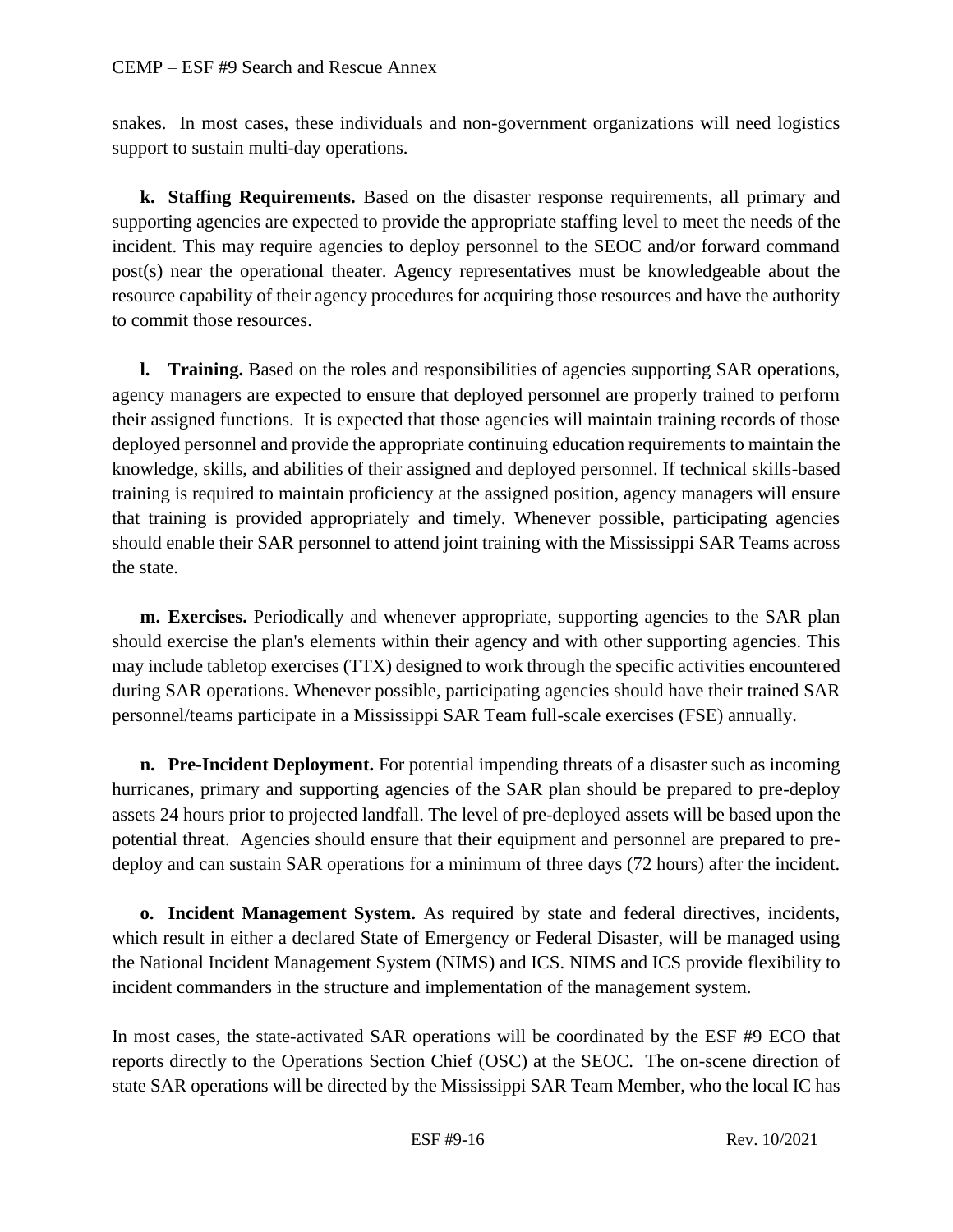designated as the SAR Leader. The ESF #9 ECO and Assistant ESF #9 ECO will develop the organizational support and deploy the resources necessary to meet the local IC's operational search and rescue objectives.

### **7. RESPONSIBILITIES AND ACTIONS.**

**a. Coordinating Agency.** As the Coordinating Agencies for ESF #9, MEMA, MOHS, and MDWF&P are responsible for, but not limited to, the following:

### **(1) Preparedness.**

**(a)** (MOHS, MDWF&P) Provide a list of ESF #9 emergency coordination staff that will carry out the CEMP virtually or at the SEOC.

**(b)** (All) In conjunction with other support agencies, develop and maintain a Standard Operating Procedure (SOP) for this ESF #9 Search and Rescue Annex.

**(c)** (All) Maintain access to all SEOC personnel, systems, and documentation, including but not limited to the Emergency Services Branch Director, WebEOC, HSIN SITRooms, CEMP and associated Annexes and Appendices, the MEMA Response Framework, and all SEOC policies and procedures.

**(d)** (All) Ensure all agencies with ESF #9 responsibility have SOPs in place to perform appropriate levels of mitigation, preparedness, response, and recovery related to the event. Agencies will have completed mitigation and preparedness activities before the initiating event.

**(e)** (All) Ensure ESF #9 elements are familiar with and operate in concert with the ICS.

**(f)** (MEMA) Assist with SMAC requests and coordinate all state EMAC requests as needed.

**(g)** (MEMA) Process mission assignments (MAs) as requested from ESF #9 ECO.

**(h)** (MEMA) Provide Mutual Aid support efforts to include managing Mission Ready Packets (MRP).

**(i)** (All) Coordinate UAS support to SAR efforts as needed.

**(j)** (MOHS, MDWF&P) Provide a primary or co-primary ECO.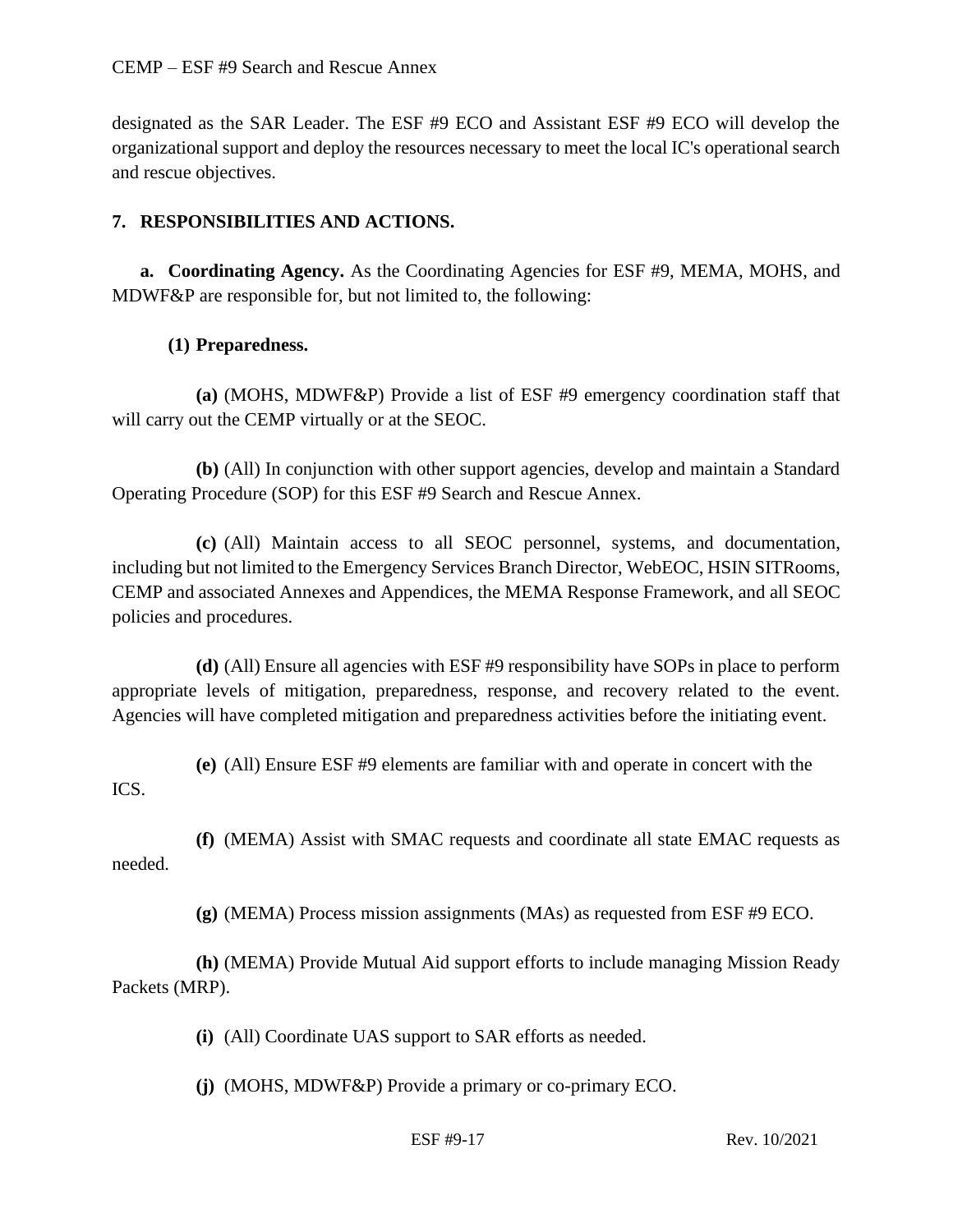**(k)** (MOHS, MDWF&P) Provide SAR trained personnel and their assigned equipment in wildland SAR and urban environments as requested by the ESF #9 Primary ECO.

**(l)** (MOHS, MDWF&P) Assist with SMAC and EMAC requests as needed.

**(m)**(MOHS, MDWF&P) Provide ESF #9 ECO with a comprehensive database of SAR assets and contact information.

**(n)** (MOHS, MDWF&P) Provide MEMA Mutual Aid Coordinator with MRPs for deployable agency assets.

**(o)** (MOHS, MDWF&P) Provide and coordinate all sworn officers to assist in the protection of SAR teams and equipment;

**(p)** (All) Train and exercise ESF #9 personnel.

**(q)** (MOHS, MDWF&P) Designate an ECO, alternate ECO, and Public Information Officer (PIO) to report to the SEOC or support virtually.

### **(2) Pre-Incident.**

**(a)** ESF #9 will develop and maintain alert and notification procedures for key transportation officials supporting ESF #9. MEMA will assist MOHS and MDWF&P in maintaining the alert and notification list for other agencies supporting ESF #9.

**(b)** (MOHS, MDWF&P) Provide an ECO (and alternate if 24-hour coverage is necessary) and ESF #9 liaison to the SEOC.

**(c)** (MOHS, MDWF&P) Notify support agency and partners on activation as needed and minimal staffing requirements.

**(d)** (MOHS, MDWF&P) Conduct preliminary staff meeting with complete ESF #9 team assigned to establish strategies for approaching incident(s).

### **(3) Incident.**

**(a)** Upon activation of ESF #9, ECO will communicate pertinent information to all ESF #9 members. Such information will be a complete orientation of the ESF #9 mission, purpose, and scope of work.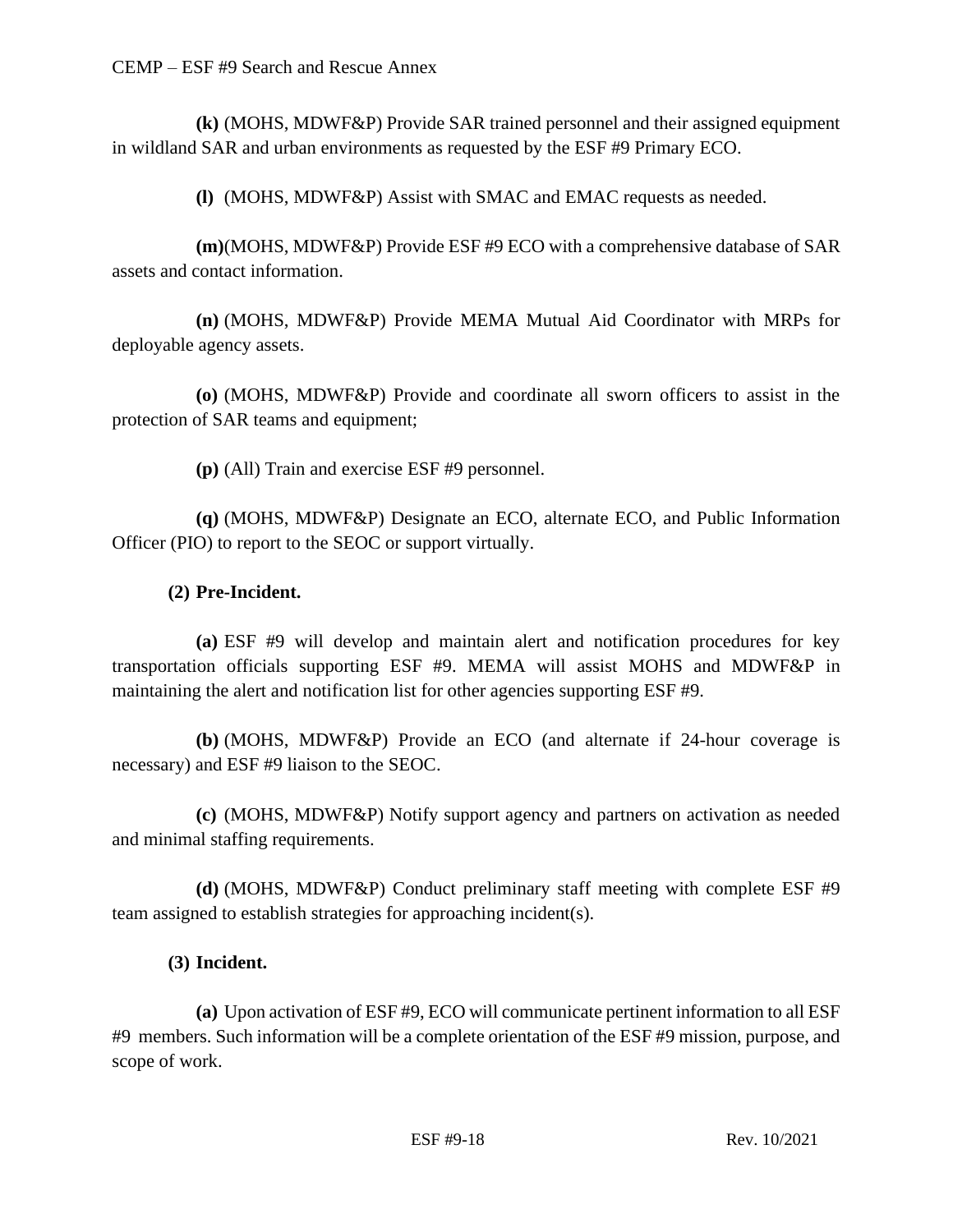- **(b)** Ensure adequate communications are established and maintained.
- **(c)** Obtain an initial situation assessment through established intelligence procedures.
- **(d)** Coordinate the distribution of assets as needed.

**(e)** SAR operations should begin as soon as possible after state-activated resources have been assembled. The initial state SAR representative on the scene will coordinate with the local IC and/or their designee to establish lines of authority, operational objectives, and reporting requirements.

**(f)** The ESF #9 ECO will coordinate with the local IC to establish a SAR Base of Operations prior to the arrival of state SAR resources into the affected area. Simultaneously, the ESF #9 ECO will begin coordination of SAR operations from the SEOC. In an unforeseen incident, the first state SAR representatives on the scene shall perform an immediate needs assessment and immediately report critical needs to the SEOC. Activation of supporting agencies will depend on the type and scope of the disaster.

**(g)** Generally speaking, the following will be used as a guide to determine the "trigger points" to determine if federal and/or EMAC SAR resources will be required.

**(h)** If Specific, Measurable, Action-oriented, Realistic, and Timely (SMART) searches cannot be completed within the first 24 hours after the disaster strikes with the on-scene or responding SAR resources. SMART searches are defined as a search involving a specific facility or location, such as a nursing home or hospital, which is known to contain persons that did not evacuate prior to the disaster occurring.

**(i)** If HASTY searches of the entire impacted area cannot be completed within the first 24 hours after the disaster strikes with the on-scene or responding SAR resources. HASTY searches are defined as a fast-paced visual inspection of the area to be searched accompanied by vocal or audio hailing.

**(j)** If a PRIMARY search of the entire impacted area cannot be completed within 48 hours after the disaster strikes with the on-scene or responding SAR resources. A PRIMARY search is defined as a search that involves walking completely around every building in the impacted area and looking into windows and doors accompanied by hailing for victims. Primary searches may include entry into buildings if approved by local authorities.

**(k)** If a SECONDARY search of the entire impacted area cannot be completed within 72 hours after the disaster strikes with the on-scene or responding SAR resources. A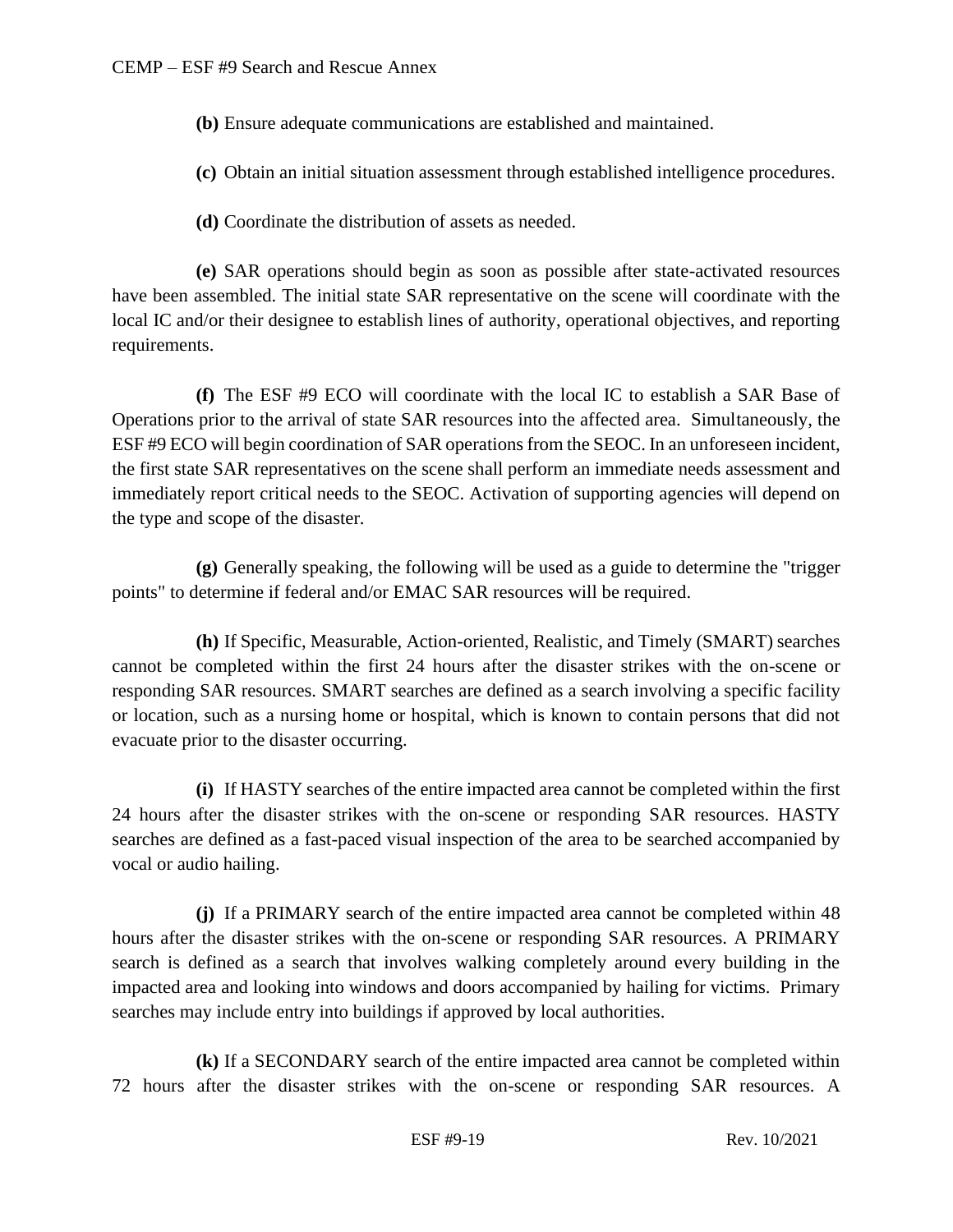SECONDARY search is defined as the highest standard of search and involves a thorough and systematic search of every room of every building within the impacted area. Forced entry of structures will be done only after local officials give authority. An appropriate search marking system will be left at the obvious entrance to the structure, indicating entry has been made and the search results.

**(l)** Based upon the operational objectives established by the IC, the resources available, and the orders were given by the local ESF #9 Coordinator (in the local EOC), the SAR Team Leader on the scene may begin conducting SAR operations. The initial SAR plan should include completing DELIBERATE, SMART, and HASTY searches as soon as possible. This may include the use of rescue aircraft, rescue boats, and ground SAR resources. While conducting searches, SAR personnel will make every attempt to locate and extricate victims needing and/or requesting assistance. This may include the rescue/removal of the victim's household pets if requested by the victims. SAR personnel will immediately begin the process of accounting for and tracking victims and pets. The location of pets that cannot be removed with the victims will be documented for follow-up extrication/evacuation and tracking. Rescue personnel shall utilize FEMA ICS forms to document location, date, time, type of rescue performed, victim's name, age, next of kin emergency contact information, pet's name, and identifying features.

**(m)** To facilitate overall search and rescue command and control and situational awareness, SAR groups should maintain communications with the SAR Leader. The SAR Leader will coordinate reporting items with the Assistant ESF #9 SAR ECO (at the forward EOC) to provide regular situation reports (SITREP) to the SEOC and the JFO Operations Section. Individual units within the SAR Teams will be responsible for maintaining their internal communications to ensure the safety of all personnel assigned to them and meet the reporting requirements established by the SAR Leader.

**(n)** Per the reporting requirements established by the Operations Section Chief and ESF #9 SAR Primary ECO, SITREPs must be provided to the forward EOC and SEOC in a timely manner. Doing so will give necessary information for logistics and planning of the next operational period. All SAR personnel will be required to immediately report any exceptions, such as serious injury or death, to the SAR Leader, Assistant ESF #9 ECO, ESF #9 ECO & State SAR Coordinator.

**(o)** Once a rescue is completed, the SAR Team Leader will immediately contact the local SAR Team Liaison or the EOC and request Emergency Medical Services (EMS). Rescue personnel will note the date, time, intended destination of a victim, and agency & individual victim turned over on ICS forms. A copy of all FEMA ICS forms shall be turned into the appropriate local SAR Team Liaison at the local EOC at the end of the operational period. Original ICS forms shall be turned into the planning section chief at the SAR base of operations.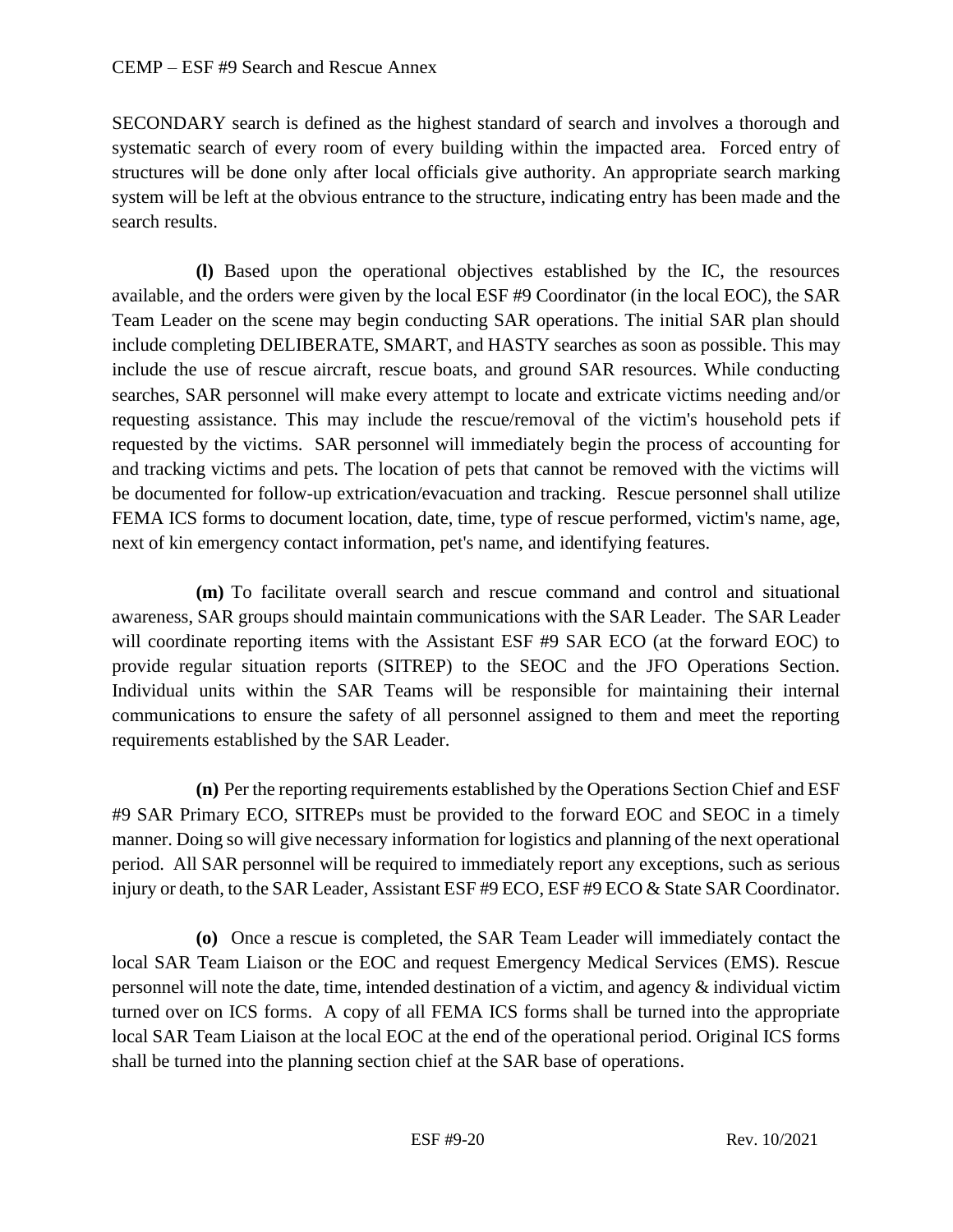#### CEMP – ESF #9 Search and Rescue Annex

**(p)** If the initial reports indicate a need to activate Federal and/or EMAC SAR resources, the ESF #9 ECO, the Assistant ESF #9 ECO, and the SAR Team Leader will begin preparing to support and manage incoming SAR resources through the SEOC.

**(q)** If SAR operations require more than one operational period, a regular planning cycle will establish objectives, identify and acquire necessary resources, and deploy SAR resources in an organized and systematic manner. The planning cycle with meeting and briefing times will be established by the ESF #9 ECO (SEOC) and the Assistant ESF #9 ECO (Forward) in coordination with local, state, tribal, and federal officials. The meeting and briefing times will be communicated to all concerned entities and personnel.

**(r)** After the SAR objectives established by the local IC have been accomplished, the ESF #9 ECO, the Assistant ESF #9 ECO, in coordination with the SAR Team Leader, will begin to demobilize SAR resources. Before demobilizing SAR resources, a debriefing will be conducted to maintain operations and/or after-action concerns.

**(s)** Maintain a complete log of actions taken, resource orders, records, and reports.

**(t)** Provide SITREP and IAP input, via WebEOC and appropriate ICS Forms, according to the established operational timeline, event-specific.

**(u)** Coordinate the efforts through a liaison to ESF #5.

**(v)** Assist in gathering and providing information to ESF #5 for establishing priorities.

**(w)**Assist in compiling and providing information to ESF #15/JIC for press releases.

**(x)** Participate in post-incident assessments of public works and infrastructure to help determine critical needs and potential workloads.

**(y)** ESF #9 may be asked by MEMA to provide personnel to a JFO to work closely with their federal counterparts at the established JFO(s) and in the field.

#### **(4) Post-Incident.**

**(a)** Prepare an After-Action Report/Improvement Plan (AAR/IP). The AAR/IP identifies key problems, indicates how they will be/were solved, and makes recommendations for improving ESF response operations.

**(b)** All ESF #9 organizations assist in the preparation of the AAR/IP.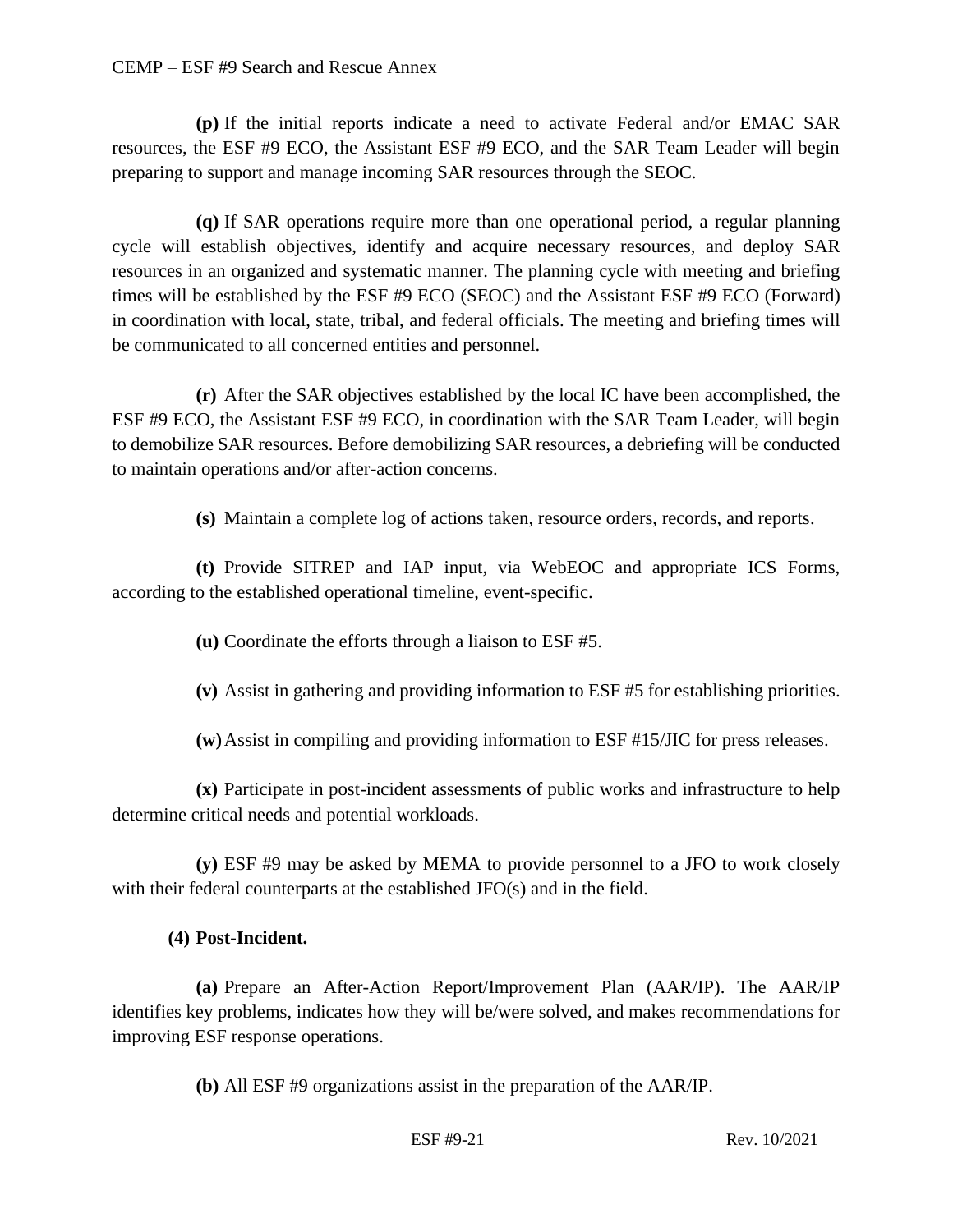**(c)** Submit AAR/IP to [infrastructure@mema.ms.gov](mailto:infrastructure@mema.ms.gov) and [planning@mema.ms.gov.](mailto:planning@mema.ms.gov)

**(d)** Review and recommend revision to plans and procedures as determined necessary;

**(e)** Copy, catalog, and properly file all records and documents on the incident.

**(f)** Compare ESF #3 staff records with MEMA network tasking and tracking system to assure accuracy.

**b. Supporting Agencies.** All ESF #9 supporting agencies are expected to:

**(1)** Coordinate their support with ESF #9.

**(2)** Maintain access to all SEOC personnel, systems, and documentation, including but not limited to the Infrastructure Branch Director, WebEOC, HSIN SITRooms, Crisis Track, CEMP, and associated Annexes and Appendices, the MEMA Response Framework, and all SEOC policies and procedures.

**(3)** Ensure supporting the agency's administrative, supervisory, and technical personnel remain aware of the agency's role with MEMA and ESF #9.

**(4)** Locate, identify, and set up their operational work areas and maintain logistical support for them.

**(5)** Attend and support briefings and other coordination meetings, whether virtually, at the SEOC, or elsewhere.

**(6)** Participate in training and exercises when scheduled.

**(7)** Support development and maintenance of SOPs to enable them to perform appropriate levels of mitigation, preparedness, response, and recovery related to public works and engineering.

**(8)** Maintain operational logs, messages, requests, and other appropriate documentation for future reference.

**(9)** Maintain their maps, displays, status reports, and other information not included in the ESF #5 operations.

**(10)** Provide SITREP and IAP input, via WebEOC and appropriate ICS Forms, according to the established operational timeline, event-specific.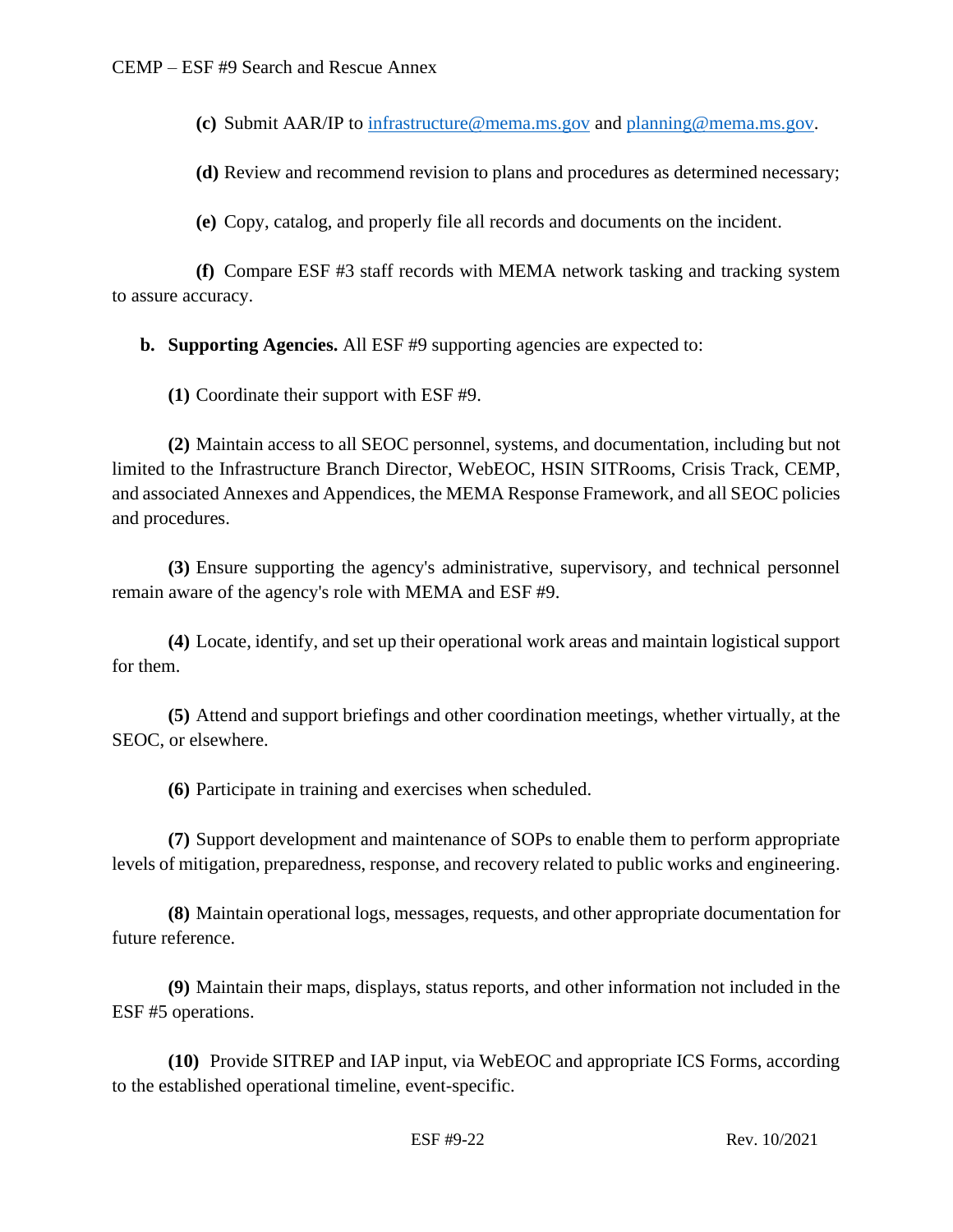The chart below shows the responsibilities of the individual ESF #9 support agencies. The list contains, but is not limited to, the core functions required:

| <b>Agency</b>         | <b>Functions</b>                                                                                                |
|-----------------------|-----------------------------------------------------------------------------------------------------------------|
| Mississippi           | Assist with SMAC and EMAC requests as needed.<br>$\bullet$                                                      |
| Department of         | Provide ESF #9 Primary ECO with a comprehensive database of SAR<br>$\bullet$                                    |
| <b>Public Safety</b>  | assets and contact information.                                                                                 |
| (MDPS)                | Provide MEMA Operations, Mutual Aid Coordinator with MRPs for<br>$\bullet$                                      |
|                       | deployable agency assets.                                                                                       |
|                       | Provide sworn officers to assist in the protection of SAR teams and<br>$\bullet$<br>equipment.                  |
|                       | All other duties as requested by the ESF #9 Primary ECO.<br>$\bullet$                                           |
| Mississippi Military  | Provide and coordinate personnel and equipment to support search<br>$\bullet$                                   |
| Department            | and rescue as requested by ESF #9 Primary ECO.                                                                  |
| (MMD)/Mississippi     | Assist with SMAC and EMAC requests as needed.<br>$\bullet$                                                      |
| <b>National Guard</b> | Provide ESF #9 Primary ECO with a comprehensive database of SAR<br>$\bullet$                                    |
| (MSNG)                | assets and contact information.                                                                                 |
|                       | Provide MEMA Operations, Mutual Aid Coordinator with MRPs for<br>$\bullet$                                      |
|                       | deployable agency assets.                                                                                       |
|                       | Provide high-water vehicle support and rescue missions as requested<br>$\bullet$<br>by ESF #9 Primary ECO.      |
|                       | Provide air support during search and rescue missions as requested by<br>$\bullet$<br>ESF #9 Primary ECO.       |
|                       | All other duties as requested by the ESF #9 Primary ECO.<br>$\bullet$                                           |
| Mississippi State     | Provide Rescue Specialists who hold technician-level NFPA<br>$\bullet$                                          |
| Fire Academy          | certifications in all of the following specialties: Collapsed structure,                                        |
| (MSFA)                | trench, high-angle rope, and confined space as requested by the ESF<br>#9 Primary ECO.                          |
|                       | Assist with SMAC and EMAC requests as needed.                                                                   |
|                       | Provide ESF #9 Primary ECO with a comprehensive database of SAR<br>$\bullet$<br>assets and contact information. |
|                       | Provide MEMA Operations, Mutual Aid Coordinator with MRPs for<br>٠<br>deployable agency assets.                 |
|                       | All other duties as requested by the ESF #9 Primary ECO.                                                        |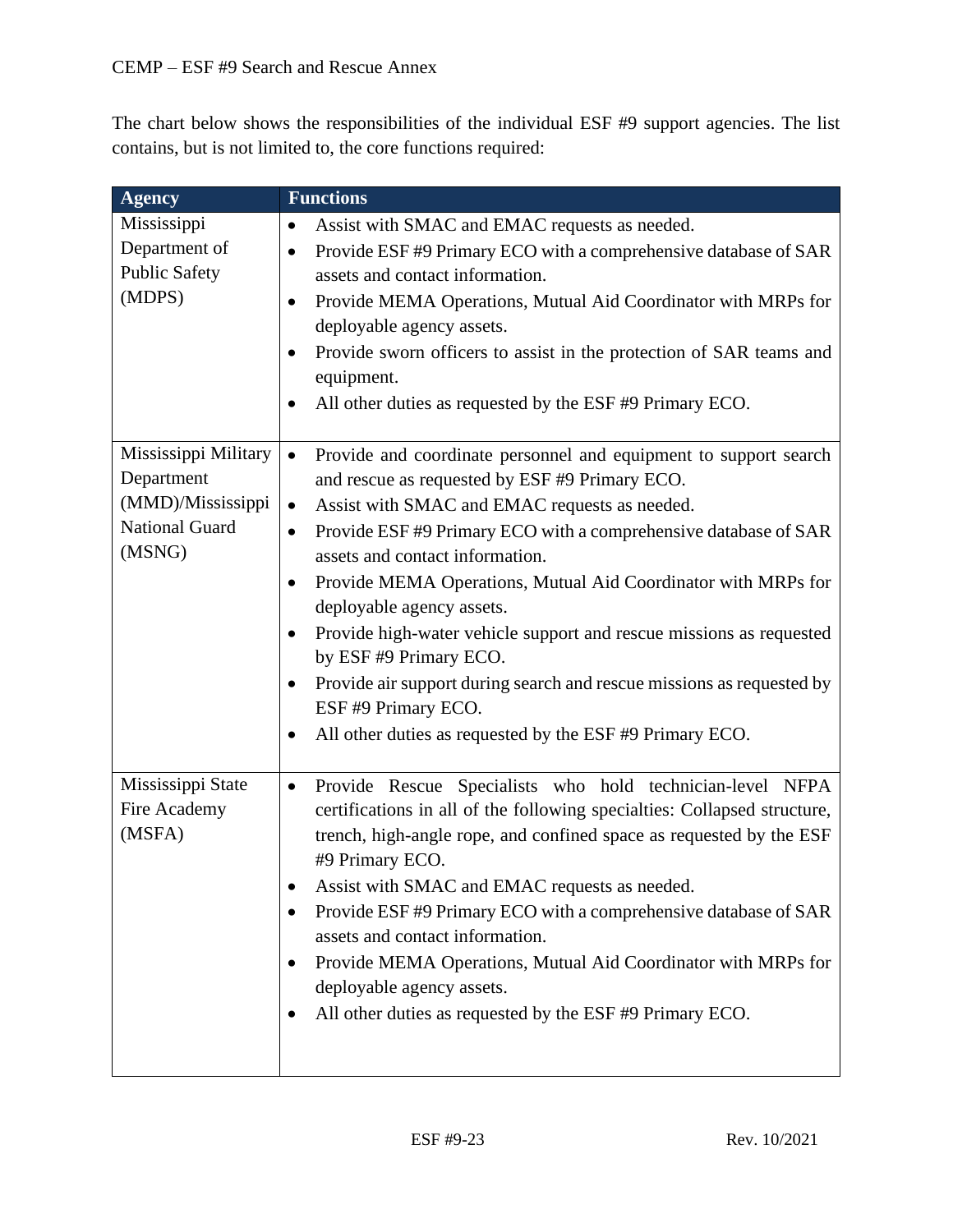| <b>Agency</b>                                                     | <b>Functions</b>                                                                                                                                                                                                                                                                                                                                                                                                                                                                                                                                                                 |
|-------------------------------------------------------------------|----------------------------------------------------------------------------------------------------------------------------------------------------------------------------------------------------------------------------------------------------------------------------------------------------------------------------------------------------------------------------------------------------------------------------------------------------------------------------------------------------------------------------------------------------------------------------------|
| Mississippi<br>Department of<br><b>Marine Resources</b><br>(MDMR) | Provide specially trained watercraft operators<br>and watercraft<br>٠<br>equipment during SAR operations.<br>Assist with SMAC and EMAC requests as needed;<br>$\bullet$<br>Provide ESF #9 Primary ECO with a comprehensive database of SAR<br>$\bullet$<br>assets and contact information.<br>Provide MEMA Operations, Mutual Aid Coordinator with MRPs for<br>$\bullet$<br>deployable agency assets.<br>Provide sworn officers to assist in the protection of SAR teams and<br>$\bullet$<br>equipment.<br>All other duties as requested by the ESF #9 Primary ECO.<br>$\bullet$ |
| Mississippi Fire<br><b>Chief's Association</b><br>(MFCA)          | Provide and coordinate personnel and equipment from statewide local<br>$\bullet$<br>entities to support search and rescue as requested by ESF #9 Lead<br>Primary ECO.<br>Assist with SMAC and EMAC requests as needed.<br>$\bullet$<br>Provide ESF #9 Primary ECO with a comprehensive database of SAR<br>$\bullet$<br>assets and contact information.<br>Provide MEMA Operations, Mutual Aid Coordinator with MRPs for<br>$\bullet$<br>deployable agency assets.<br>All other duties as requested by the ESF #9 Lead Primary ECO.<br>$\bullet$                                  |
| Mississippi<br>Insurance<br>Department (MID)                      | Provide specially trained personnel and equipment.<br>$\bullet$<br>Provide additional personnel and equipment for SAR.<br>$\bullet$<br>All other duties as requested by ESF #9.<br>$\bullet$                                                                                                                                                                                                                                                                                                                                                                                     |
| Mississippi<br>Forestry<br>Commission (MFC)                       | Provide specialized equipment and personnel to assist in wildland<br>$\bullet$<br>SAR operations.<br>Utilize and coordinate federal resources through the National Forest<br>Service (NFS) and the United States Department of Agriculture<br>(USDA).<br>All other duties as requested by ESF #9.                                                                                                                                                                                                                                                                                |
| Mississippi<br>Department<br>of Transportation<br>(MDOT)          | Provide specially trained personnel and equipment.<br>$\bullet$<br>Provide sworn officers to assist in the protection of SAR teams and<br>٠<br>equipment.<br>All other duties as requested by ESF #9.<br>٠                                                                                                                                                                                                                                                                                                                                                                       |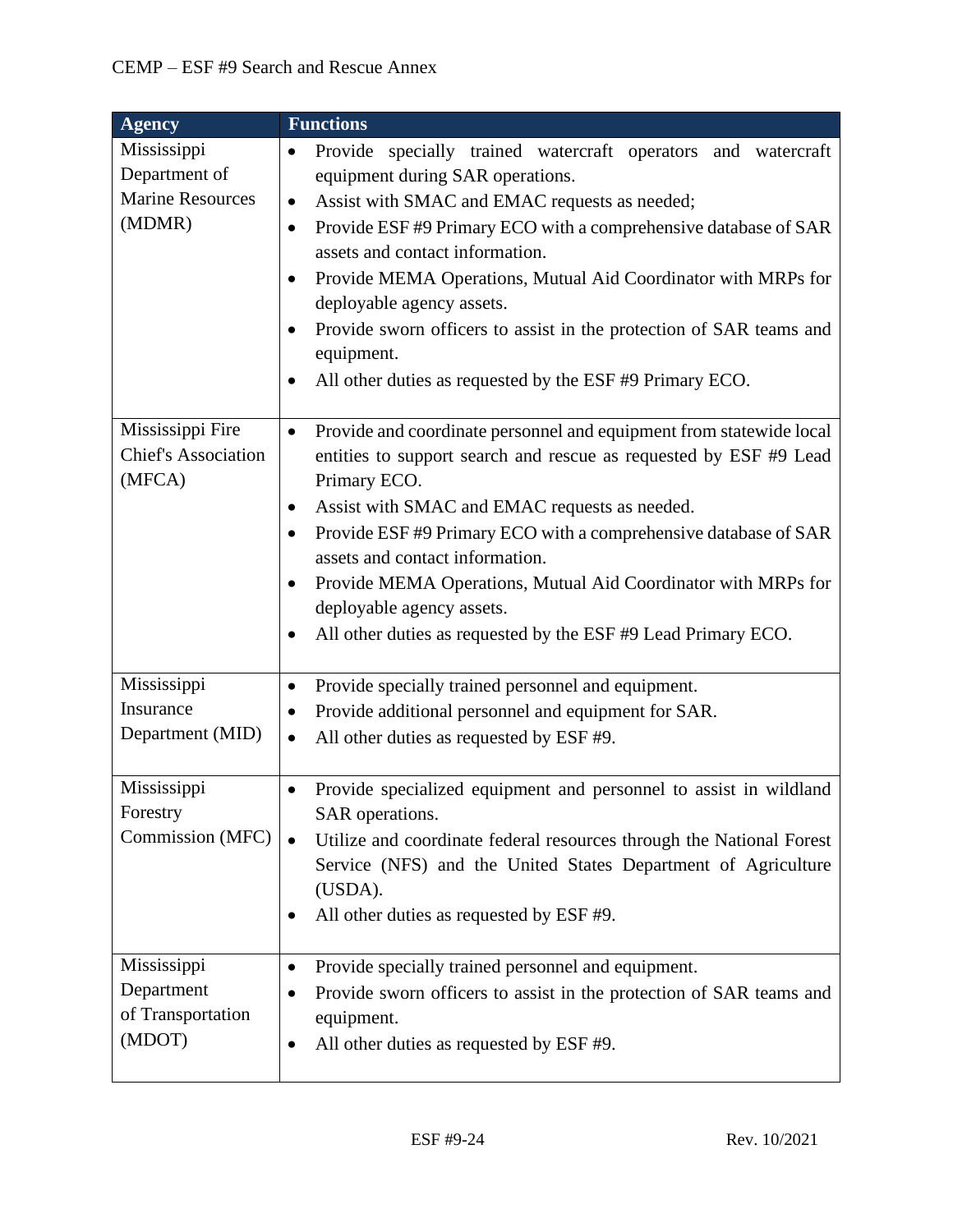| Agency            | <b>Functions</b>                                    |  |
|-------------------|-----------------------------------------------------|--|
| Mississippi Wing, | • Provide air support during rescue operations.     |  |
| Civil Air Patrol  | Provide additional personnel and equipment for SAR. |  |
| (CAP)             | All other duties as requested by ESF #9.            |  |

**8. AUTHORITIES and REFERENCES.** The procedures in this ESF #9 Search and Rescue Annex are built on the core coordinating structures of the CEMP and references listed below. The specific responsibilities of each department and agency are described in the respective ESF, Support, and Incident Annexes, internal agency plans, policies, and procedures. See the CEMP Base Plan or the SEOC Operations Section for a comprehensive list of Authorities and References.

- **a.** Robert T. Stafford Disaster Relief and Emergency Assistance Act; amended the Disaster Relief Act of 1974, PL 93-288. [https://www.fema.gov/sites/default/files/2020-03/stafford-act\\_2019.pdf](https://www.fema.gov/sites/default/files/2020-03/stafford-act_2019.pdf)
- **b.** Public Law 104-321, October 1996 (EMAC) [Public Law 104-321, October 1996](https://www.congress.gov/104/plaws/publ321/PLAW-104publ321.pdf)
- **c.** MS Code, Ann.  $\hat{A}\hat{g}$  33-15(1972): Mississippi Emergency Management Act of 1995, Title 33-15, et al. [Successor to Mississippi Emergency Management Law of 1980] [MS Code 33-15](https://law.justia.com/codes/mississippi/2010/title-33/15/)
- **d.** MS Code, Title 45, Chapter 18 Emergency Management Assistance Compact (EMAC) [Mississippi Code of 2018, Title 45, Chapter 18](https://law.justia.com/codes/mississippi/2018/title-45/chapter-18/)
- **e.** National Incident Management System, Third Edition, October 2017 <https://www.fema.gov/media-library/assets/documents/148019>
- **f.** National Response Framework, Fourth Edition, October 2019 [https://www.fema.gov/sites/default/files/2020-04/NRF\\_FINALApproved\\_2011028.pdf](https://www.fema.gov/sites/default/files/2020-04/NRF_FINALApproved_2011028.pdf)
- **g.** National Disaster Recovery Framework, Second Edition, June 2016 [https://www.fema.gov/sites/default/files/2020-](https://www.fema.gov/sites/default/files/2020-06/national_disaster_recovery_framework_2nd.pdf) [06/national\\_disaster\\_recovery\\_framework\\_2nd.pdf](https://www.fema.gov/sites/default/files/2020-06/national_disaster_recovery_framework_2nd.pdf)
- **h.** FEMA National Incident Support Manual, Change 1, January 2013 [https://www.fema.gov/sites/default/files/2020-](https://www.fema.gov/sites/default/files/2020-04/FEMA_National_Incident_Support_Manual-change1.pdf) [04/FEMA\\_National\\_Incident\\_Support\\_Manual-change1.pdf](https://www.fema.gov/sites/default/files/2020-04/FEMA_National_Incident_Support_Manual-change1.pdf)